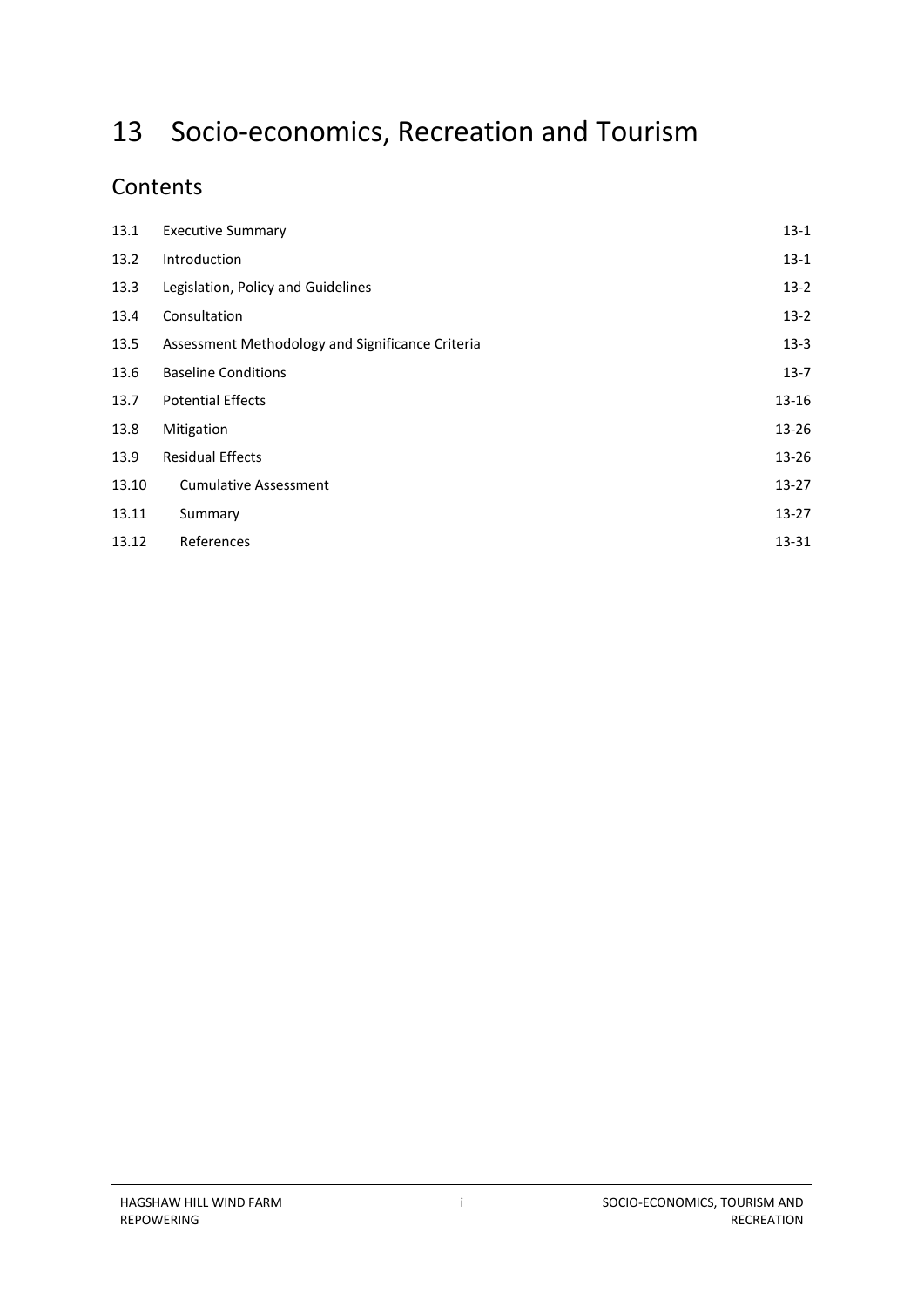This page is intentionally blank.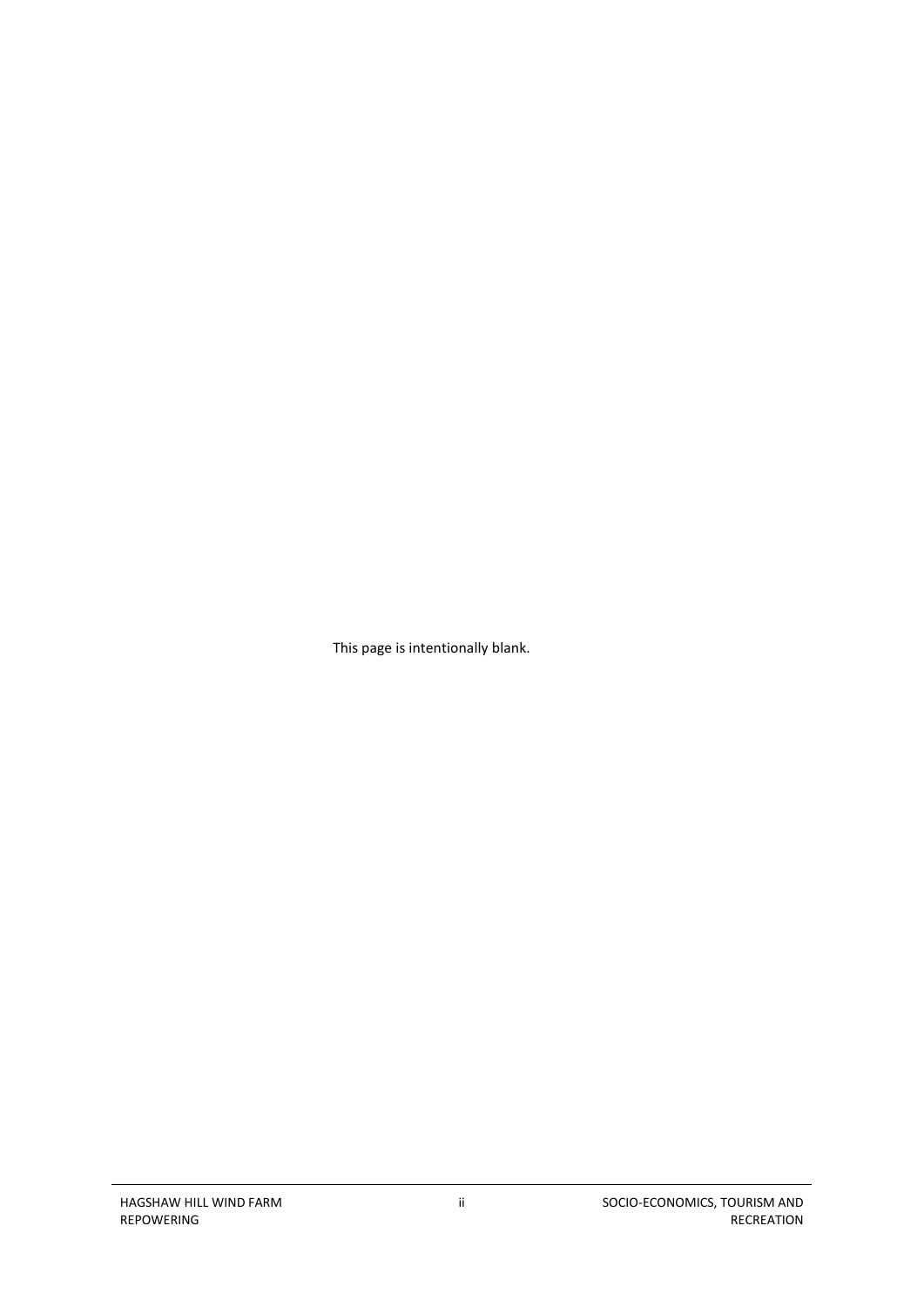# 13 Socio-economics, Tourism and Recreation

## <span id="page-2-0"></span>13.1 Executive Summary

- 13.1.1 The Proposed Development consists of 14 turbines of around 6 MW each, resulting in a total generating capacity of around 84 MW. This chapter has assessed the potential socio-economic, recreation and tourism effects of the Proposed Development. It found that the local area has a population older than the South Lanarkshire and Scottish averages with limited opportunities for young people and employment concentrated in relatively low value sectors. The local economy has been adversely affected by the decline of coal mining and other local industries. There are a limited number of tourism assets and accommodation providers in the local area.
- 13.1.2 The economic impact of the Proposed Development was estimated to be:
	- during the development and construction phase the Proposed Development would generate up to:
		- £17.1 million and 152 job years of employment in South Lanarkshire; and
		- £46.1 million and 423 job years in Scotland (including South Lanarkshire).
	- during each year of the operational phase the Proposed Development would generate up to:
		- £0.7 million and 6 jobs in South Lanarkshire; and
		- £1.1 million and 9 jobs in Scotland (including South Lanarkshire).
- 13.1.3 There would also be wider benefits associated with the Proposed Development as a result of the offer to the local communities of up to 5% shared ownership, in addition to Community Benefit funding of £5,000 per MW per year (so a total of up to £420,000 per year, based on a total installed capacity of 84 MW). This would enable the local communities surrounding the Proposed Development, such as Douglas, Glespin, Coalburn, Rigside and Douglas Water, to invest in the local area, and meet the objectives set out in their community action plans. This could involve developing the area's adventure sports offering (particularly mountain biking), resulting in increased visitor numbers and tourism. The socio-economic impact of the shared ownership scheme could support up to 9 jobs and GVA of up to £370,000 per year, including the benefits from leveraged funding.
- 13.1.4 There would also be benefits to the public sector from payment of non-domestic rates estimated to be worth £0.9 million each year.
- 13.1.5 A review of the latest research suggests that there is no evidence of wind farm developments adversely affecting the tourism economy of Scotland. A specific assessment of the potential effect of the Proposed Development on local tourism assets, accommodation providers and tourism routes also found that there were not expected to be any adverse effects. The assessment notes that there may be positive effects on the tourism economy as revenue from the community benefit / shared ownership is invested in developing the local area's adventure tourism offering.
- 13.1.6 Overall, there were no significant adverse effects identified.

### <span id="page-2-1"></span>13.2 Introduction

- 13.2.1 This chapter considers the potential socio-economic, recreational and touristic effects from the development. This includes a consideration of existing land uses within the site, local tourism activity, employment generation and any indirect economic effects from the development.
- 13.2.2 This chapter evaluates the Proposed Development on socio-economics, tourism and recreation and has been prepared by BiGGAR Economics.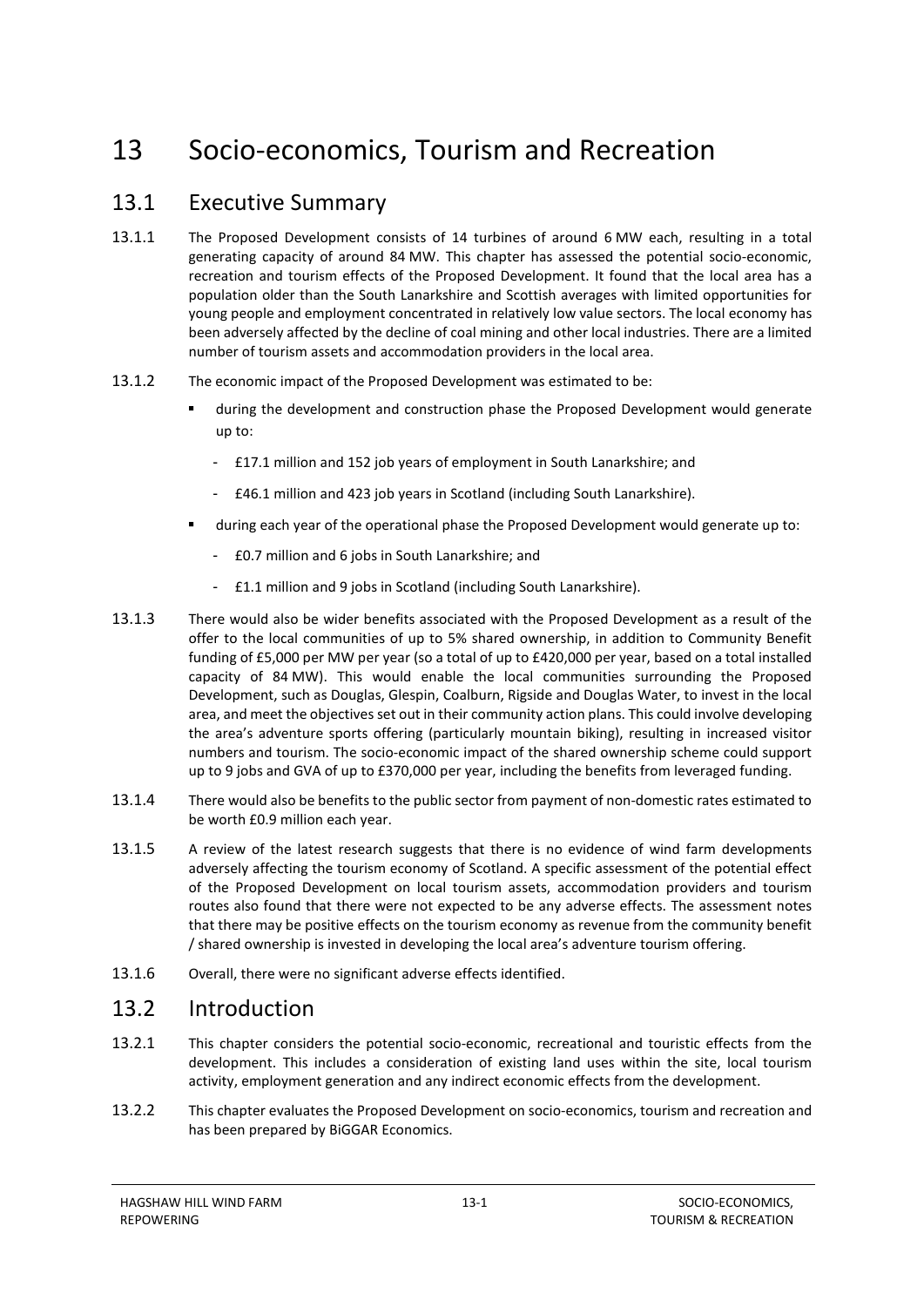- 13.2.3 The assessment has been undertaken on the basis of the proposal for a 14-turbine development. This includes a consideration of local tourism and recreation activity, employment generation, and any indirect economic effects from the Proposed Development.
- 13.2.4 The individual turbine capacity will be around 6 Megawatts (MW), therefore, the total installed capacity of the wind farm will be around 84 MW.
- 13.2.5 This chapter is structured as follows:
	- Section [13.3](#page-3-0) considers the legislation, policy and guidelines that have informed the analysis;
	- Section [13.4](#page-3-1) discusses consultations undertaken to inform the assessment.
	- Section [13.4.2](#page-3-2) provides the methodology used to undertake the assessment, including the baseline and estimation of effects, as well as the criteria used to determine significance.
	- Section [13.6](#page-8-0) outlines the socio-economic and tourism baseline of the local area, South Lanarkshire and Scotland, based on available statistics and strategic documents.
	- Section [13.7](#page-17-0) assesses the potential socio-economic and tourism effects arising the from the construction and operation of the Proposed Development.
	- Section [13.8](#page-27-0) discusses measures that may be needed to mitigate effects.
	- Section [13.8.1](#page-27-2) summarises the residual effects.
	- **Section [0](#page-27-3) assesses the cumulative effects arising from the Proposed Development.**
	- **EXECTION [13.11](#page-28-1) provides a summary of the assessment.**
	- Section [13.12](#page-32-0) lists the references used in the assessment.

## <span id="page-3-0"></span>13.3 Legislation, Policy and Guidelines

- 13.3.1 There is no specific legislation, policy or guidance available on the methods that should be used to assess the socio-economic impacts of a proposed onshore wind farm development. The proposed method has however been based on established best practice, including that used in UK Government and industry reports on the sector.
- 13.3.2 In particular this assessment draws on two studies by BiGGAR Economics on the UK onshore wind energy sector, a report published by RenewableUK and DECC in 2012 on the direct and wider economic benefits of the onshore wind sector to the UK economy (BiGGAR Economics, 2012) and a subsequent update to this report published by RenewableUK in 2015 (BiGGAR Economics, 2015).
- 13.3.3 Similarly, there is no formal guidance on the methods that should be used to assess the effects that wind farm developments may have on tourism and leisure interests.

### <span id="page-3-1"></span>13.4 Consultation

- 13.4.1 The Applicant has held pre-application discussions with the Scottish Government Energy Consents Unit (ECU), South Lanarkshire Council (SLC), and various local community groups, including Douglas and Coalburn Community Councils regarding the Proposed Development and matters to be addressed within the EIA. During these discussions it was agreed that it is important to understand the various socio-economic impacts of the Proposed Development, and any potential impact it may have on tourism assets in the local area (positive or negative).
- <span id="page-3-2"></span>13.4.2 The Applicant has also held two pre-application public consultation events into the Proposed Development, one in Douglas on 12*th* September 2018 and one in Coalburn on 13*th* September 2018. Strong views were expressed from both communities that any community benefit monies from the Proposed Development should be managed locally.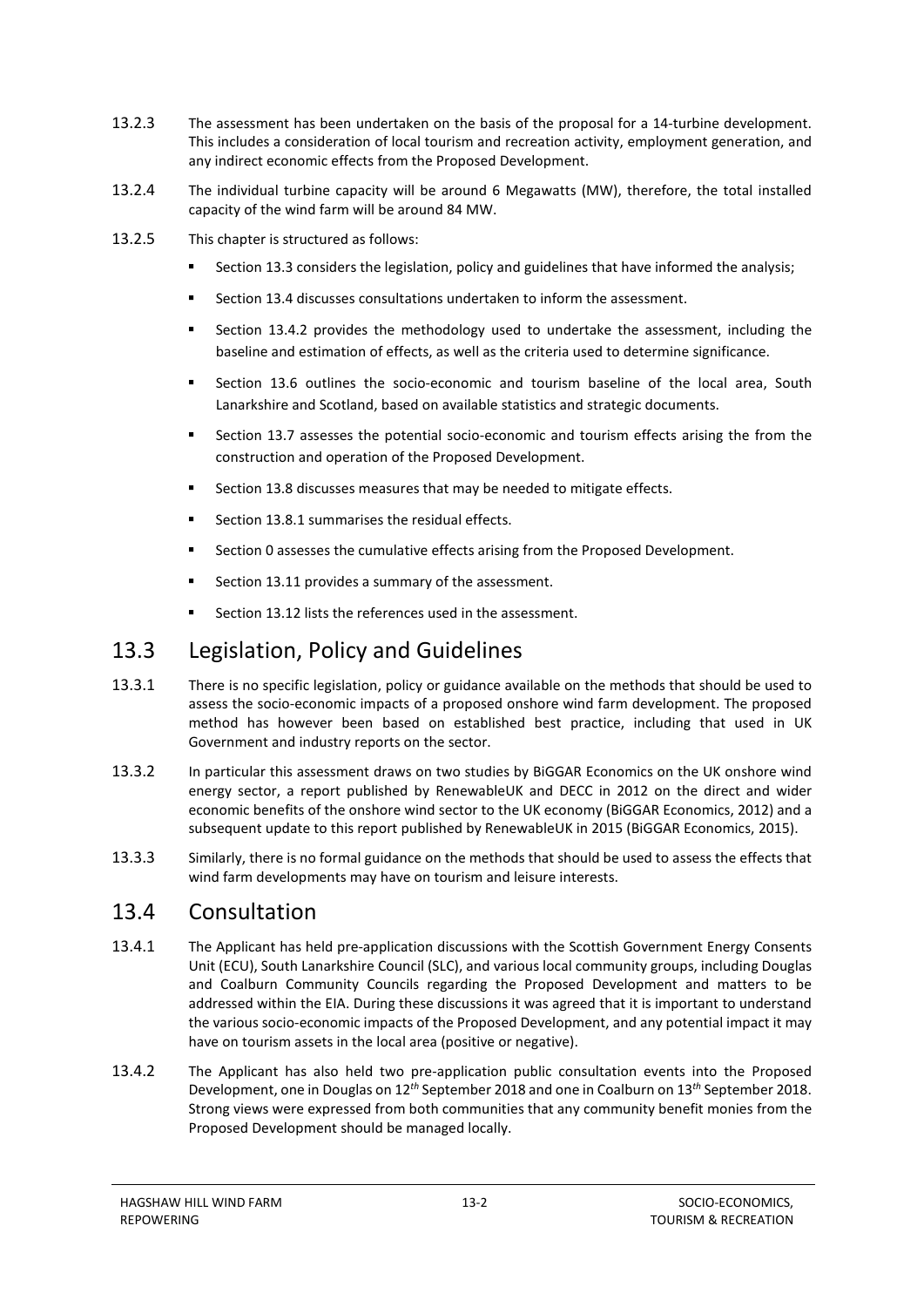## <span id="page-4-0"></span>13.5 Assessment Methodology and Significance Criteria

### *Study Area*

- 13.5.1 The Study Area will cover three areas for analysis and comparison, namely:
	- **Scotland:**
	- South Lanarkshire; and
	- The 'Local Area', constructed from the 2011 Scottish census data zones: Douglas, Coalburn and Rigside 01, 02, 03, 04 and 05, Chapelton, Glengavel and Sandford 01 and Clydesdale South 01.
- <span id="page-4-1"></span>13.5.2 [Graphic 13-1](#page-4-1) below displays the 'Local Area' with the 2011 census data zones used to construct the area shown in red, and the approximate location of the site circled in black.

Carnwath Strathaven Lanark nuirhill Quothquan ahagow Drumclog Biggar **Avail** Dungavel Symington ide **Ilburn** Wiston Glenb Muirkirk M74 Glentaggart ngton Crawfordjohn Ab Crawford A74(M) **Elvanfoot** 

**Graphic 13-1 – Illustration of the 'Local Area' Study Area.**

#### *Desk Study*

ew Cumnock

v

13.5.3 To assess the effects on socio-economic, tourism and recreation factors on the baseline conditions, the following desk study approach has been performed:

Sanguhar

Kirkconnel

- a review of economic strategies in Scotland, South Lanarkshire and the Local Area;
- an analysis of socio-economic statistics for Scotland, South Lanarkshire and the Local Area;
- an analysis of tourism statistics in Scotland, South Lanarkshire and the Local Area; and

Watermeetings

Wanlockhead

Glenb

A74(M)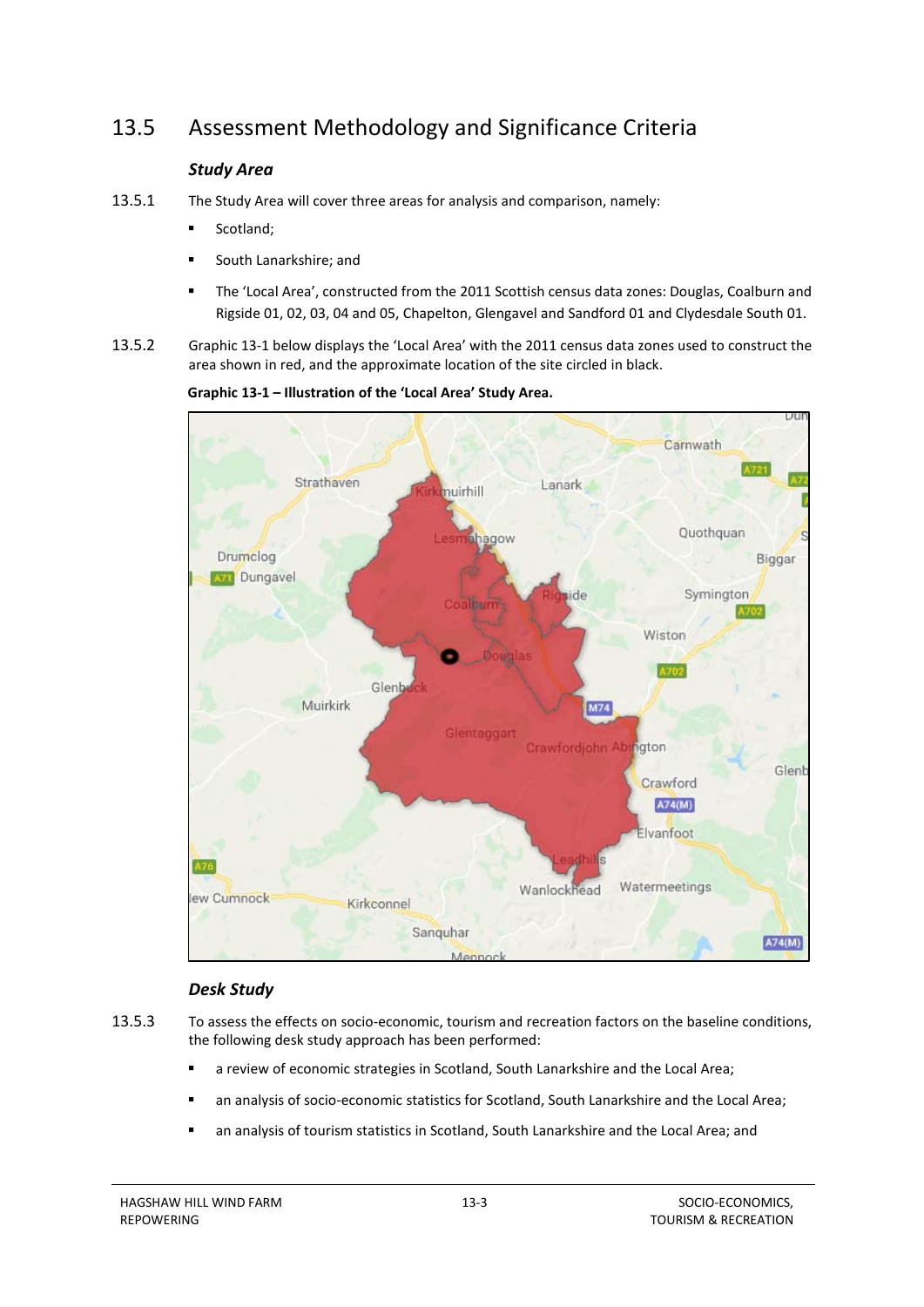identification of local tourism and recreation assets, including accommodation providers and public paths.

#### *Site Visit*

13.5.4 No site visits were conducted as part of the study, as the necessary information could be collected solely through a desk study approach. However, the authors are familiar with the site and the Local Area from previous work.

#### *Stages in Socio-economic Analysis*

- 13.5.5 There is no specific legislation or guidance available on the methods that should be used to assess the socio-economic effects of a proposed onshore wind farm development for the purposes of an EIA. Therefore, to identify and assess the significance of predicted socio-economic effects, the assessment has been based on professional judgement for the degree of change resulting from the proposals, using methods commonly used in EIAs for proposed renewable energy developments, as outlined below.
- 13.5.6 The assessment of economic effects was undertaken using a model that has been developed by BiGGAR Economics specifically to estimate the socio-economic effects of wind farm developments. This model was also the basis of an assessment of the UK onshore wind sector for the then Department of Energy and Climate Change (DECC) and RenewableUK in 2012 (RenewableUK, 2012), which was subsequently updated in 2015 (RenewableUK, 2015). These assessments were based on case studies of the local, regional and national socio-economic effects of wind farms that have been developed in the UK in recent years.
- 13.5.7 This approach is considered industry best practice in the assessment of the socio-economic effects of the onshore wind sector, being used in reports for the DECC and RenewableUK. This model has been used by BiGGAR Economics to assess the socio-economic effects of numerous windfarms across the UK, with the results being accepted as robust at several public inquiries.
- 13.5.8 The assumptions made have been based on two main sources:
	- Firstly, the analysis undertaken in the 2015 report on behalf of RenewableUK, which uses evidence from previous wind farms around the UK. This report examined the size and location of contracts for their development, construction, and operation & maintenance phases.
	- Secondly, bespoke evaluation of the economies of the relevant study areas undertaken for this assessment. This was based on analysis of local, regional and national statistics.
- 13.5.9 To begin estimating the economic activity supported by the Proposed Development, it is first necessary to calculate the expenditure during the construction and development, and operation and maintenance phases. The total expenditure figure is then divided into its main components using calculated assumptions regarding the share that could be expected by main and subcontractors. This provides an estimate for each main component contract that can be secured by companies in the Local Area, South Lanarkshire, and Scotland.
- 13.5.10 There are two sources of economic activity:
	- First, the activity arising from each component contract and the jobs supported by them; and
	- Second, the anticipated spending of wages in the study area from employees of the component contracts, also known as the income effect.
- 13.5.11 There are four key stages of this model:
	- estimation of total capital expenditure;
	- estimation of the value of component contracts that make up total expenditure;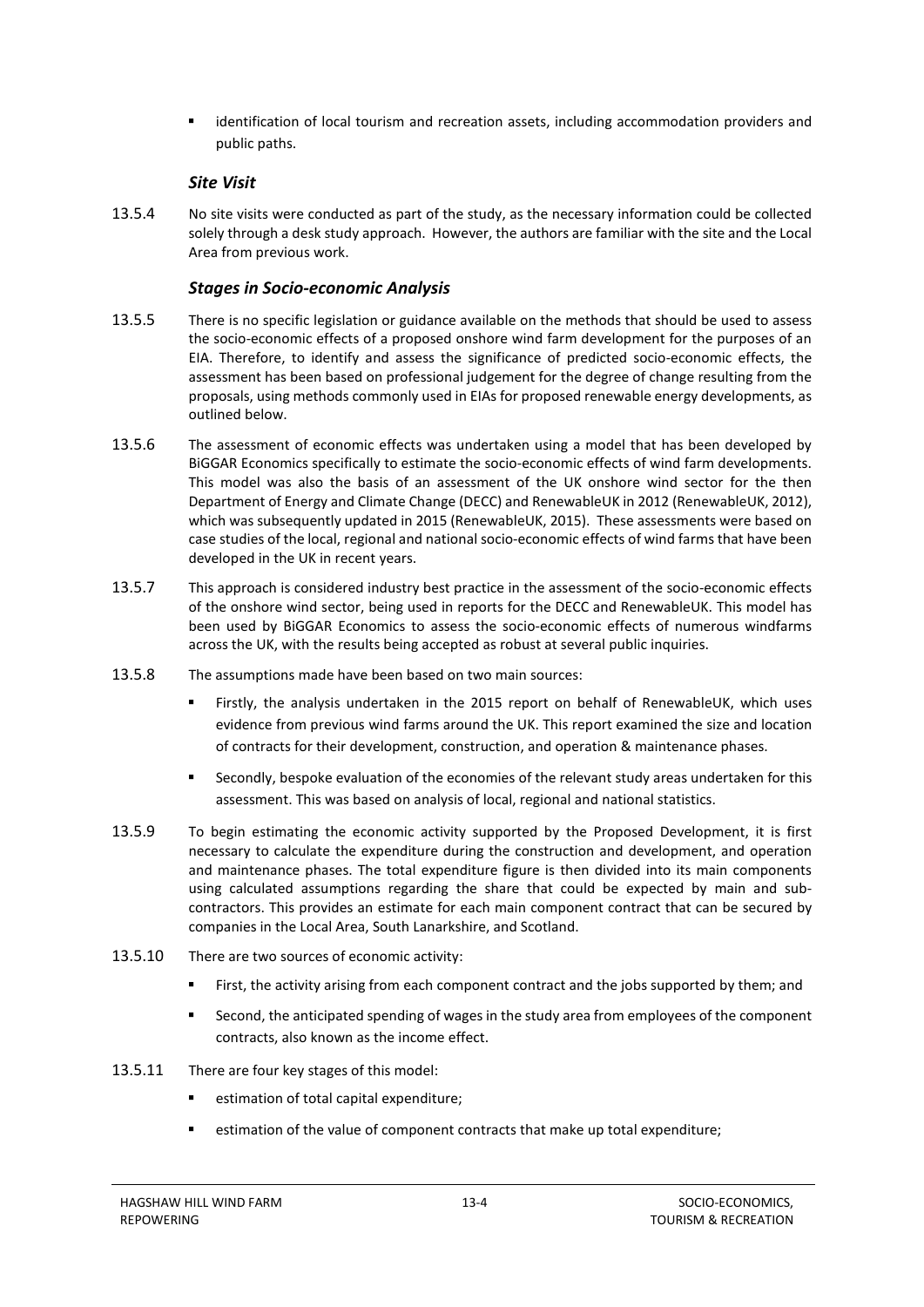- assessment of the capacity of businesses in the study area to perform and complete component contract; and
- estimation of economic impact from resultant figures.



#### **Graphic 13-2 – Illustrated Stages of Socio-economic Analysis**

Estimate of total potential economic value associated with construction and operation of onshore wind farm

#### *Tourism and Recreation Assessment*

- 13.5.12 The potential effects of wind farm developments on the tourism and recreation sector is wellresearched, and as such, key studies have been included for reference, including:
	- Wind Farms and Tourism Trends (BiGGAR Economics, 2016);
	- A Report on the Achievability of the Scottish Government's Renewable Energy Targets (Scottish Parliament Economy, Energy and Tourism Committee, 2012);
	- The Economic Impacts of Wind Farms on Scottish Tourism (Glasgow Caledonian University and Moffat Centre, 2008); and
	- Mountaineering Scotland's Survey of Members (Mountaineering Scotland, 2014 and 2016).
- 13.5.13 Tourist attractions and accommodation are identified within the vicinity of the Proposed Development. Tourist attractions include permanent fixtures (e.g. museums, castles and trails) as well as temporary events (e.g. music or arts festivals).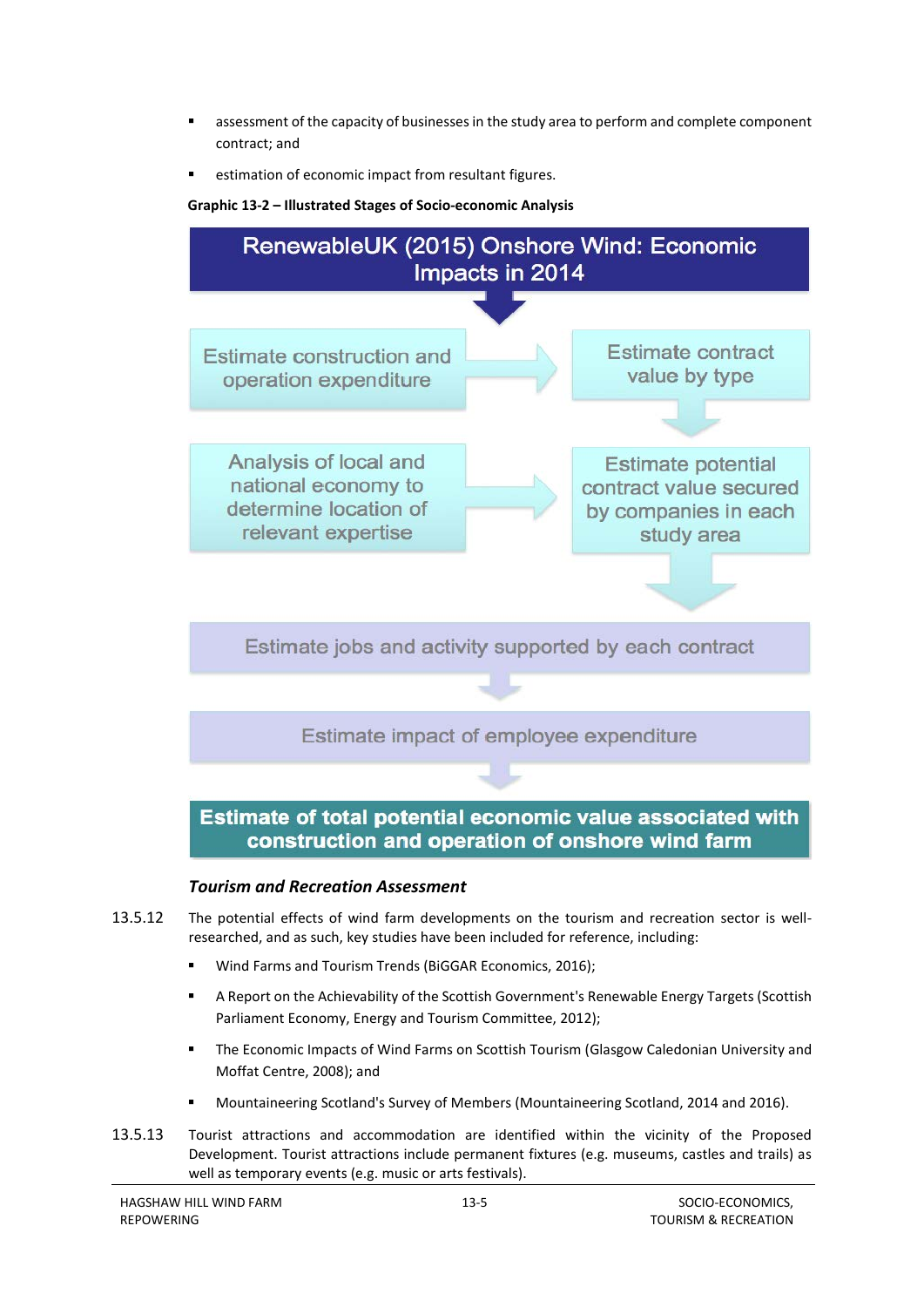13.5.14 Important attractions attributed to South Lanarkshire are also identified due to their increased sensitivity, even if they are within the vicinity of the Proposed Development.

### *Assessment of Potential Effect Significance*

#### **Effects Evaluation Methodology**

- 13.5.15 The significance of the effect of the Proposed Development on each tourism and recreation asset and the economy for each study area is considered by determining the type and magnitude of change on each.
- 13.5.16 The impact magnitude is assessed using the economic model and professional judgement, considering socio-economic effects from the Proposed Development on South Lanarkshire and Scotland.
- 13.5.17 The significance of effects from the Proposed Development on tourism and recreation assets are assessed with reference to evidence from research and comparable wind farm developments.
- 13.5.18 The significance of effect on each economic, tourism and recreational asset is determined on the basis of the criteria provided below, in [Table 13.1.](#page-7-0)
- <span id="page-7-0"></span>13.5.19 Major and moderate effects are considered significant in relation to EIA Regulations.

| <b>Significance</b> | <b>Description</b>                                                                                                                                                                                                                                                                                                                                                               |
|---------------------|----------------------------------------------------------------------------------------------------------------------------------------------------------------------------------------------------------------------------------------------------------------------------------------------------------------------------------------------------------------------------------|
| Major               | Major loss/improvement to key elements/features of the baselines conditions<br>such that post development character/composition of baseline condition will<br>be fundamentally changed. For example, a major long-term alteration of<br>socio-economic conditions, a major reduction/improvement of recreational<br>assets, or a substantial change to tourism spend             |
| Moderate            | Loss/improvement to one or more key elements/features of the baseline<br>conditions such that post development character/composition of the baseline<br>condition will be materially changed. For example, a moderate long-term<br>alteration of socio-economic conditions, a moderate reduction/improvement<br>in the recreational asset, or a moderate change to tourism spend |
| Minor               | Changes arising from the alteration will be detectable but not material; the<br>underlying composition of the baseline condition will be similar to the pre-<br>development situation. For example, a small alteration of the socio-economic<br>conditions, a small reduction/improvement in the recreational asset, or a small<br>change in tourism spend                       |
| Negligible          | Very little change from baseline conditions. Change is barely distinguishable,<br>approximating to a "no change" situation                                                                                                                                                                                                                                                       |

**Table 13.1 – Significance Criteria**

### *Requirements for Mitigation*

13.5.20 Where applicable mitigation has been identified, although there are mitigation requirements in socio-economics, tourism and recreation assessments are generally limited.

### *Assessment of Residual Effect Significance*

13.5.21 The significance of residual effects has been assessed based on the same criteria as outlined in [Table](#page-7-0)  [13.1.](#page-7-0)

### *Limitations to Assessment*

13.5.22 The assessment is based on the experience of comparable development elsewhere and a review of the local socio-economic context. In order to maximise the economic effects associated with the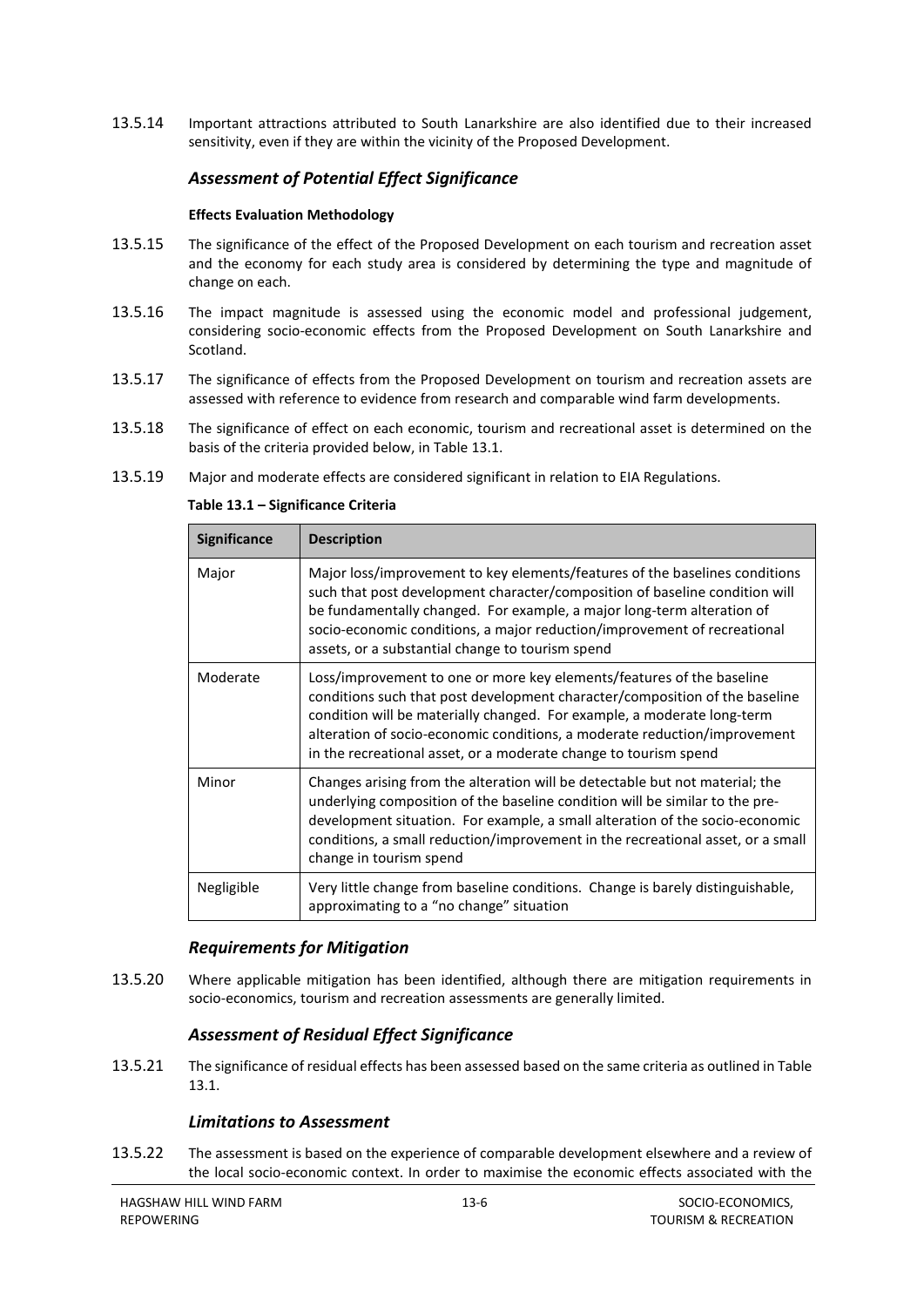Proposed Development it will be necessary for local contractors to engage with opportunities that arise, which can be aided by the Developer increasing awareness of these opportunities.

## <span id="page-8-0"></span>13.6 Baseline Conditions

- 13.6.1 Relevant strategic and policy documents have been reviewed and considered as part of this assessment. Of particular relevance are:
	- Scotland's Economic Strategy; (Scottish Government, 2015);
	- Promote An Economic Strategy for South Lanarkshire 2013-23 (South Lanarkshire Council, 2014);
	- Tourism Scotland 2020 (Scottish Tourism Alliance, 2012);
	- South Lanarkshire Tourism Action Plan 2016-2020 (South Lanarkshire Council, 2016);
	- Scottish Government Good Practice Principles for Shared Ownership of Onshore Renewable Energy Developments (Scottish Government, 2015);
	- Coalburn, Douglas and Glespin: Community Action Plans (Coalburn Miners Welfare Charitable Society and St Bride's Centre, 2016); and
	- Rigside & Douglas Water: Community Action Plan 2018-2023 (Coalfields Community Futures, 2018).

### *Strategic Economic Context*

#### **Scotland's Economic Strategy**

- 13.6.2 In March 2015, the Scottish Government published its economic strategy with the two main purposes of increasing competitiveness and tackling inequality. The strategy outlined four main priorities to achieve these aims:
	- investing in Scotland's people, infrastructure and assets;
	- **•** promoting inclusive growth, which creates opportunity through a fair and inclusive jobs market, and regional cohesion to provide economic opportunities across all of Scotland;
	- fostering a culture of innovation, which is open to change and new ways of doing things; and
	- enabling Scotland to take advantage of international opportunities.
- 13.6.3 In 2017, 69% of all electricity in Scotland was generated from renewable sources, with a target of producing 100% from renewable sources by 2020.
- 13.6.4 Additionally, the Scottish Government has emphasised the importance of communities benefitting from renewable energy generation, including through community benefit funds and shared ownership.

#### **Promote – An Economic Strategy for South Lanarkshire 2013-23**

- 13.6.5 The South Lanarkshire economy suffered from the decline in economic activity following the 2008 financial crisis, with important sectors such as manufacturing, retail and construction particularly suffering. To strengthen the economy, SLC aims to diversify the area's economy into more resilient high value sectors such as finance and business, and the creative industries. Agriculture continues to be a major source of land use and contributor to the strength of rural communities.
- 13.6.6 The region has also tried to boost the level of economic activity by capitalising better on existing assets, such as opportunities for local small and medium enterprises (SMEs) to compete for public sector contracts, through the Supplier Development Plan, which involves Meet the Buyer events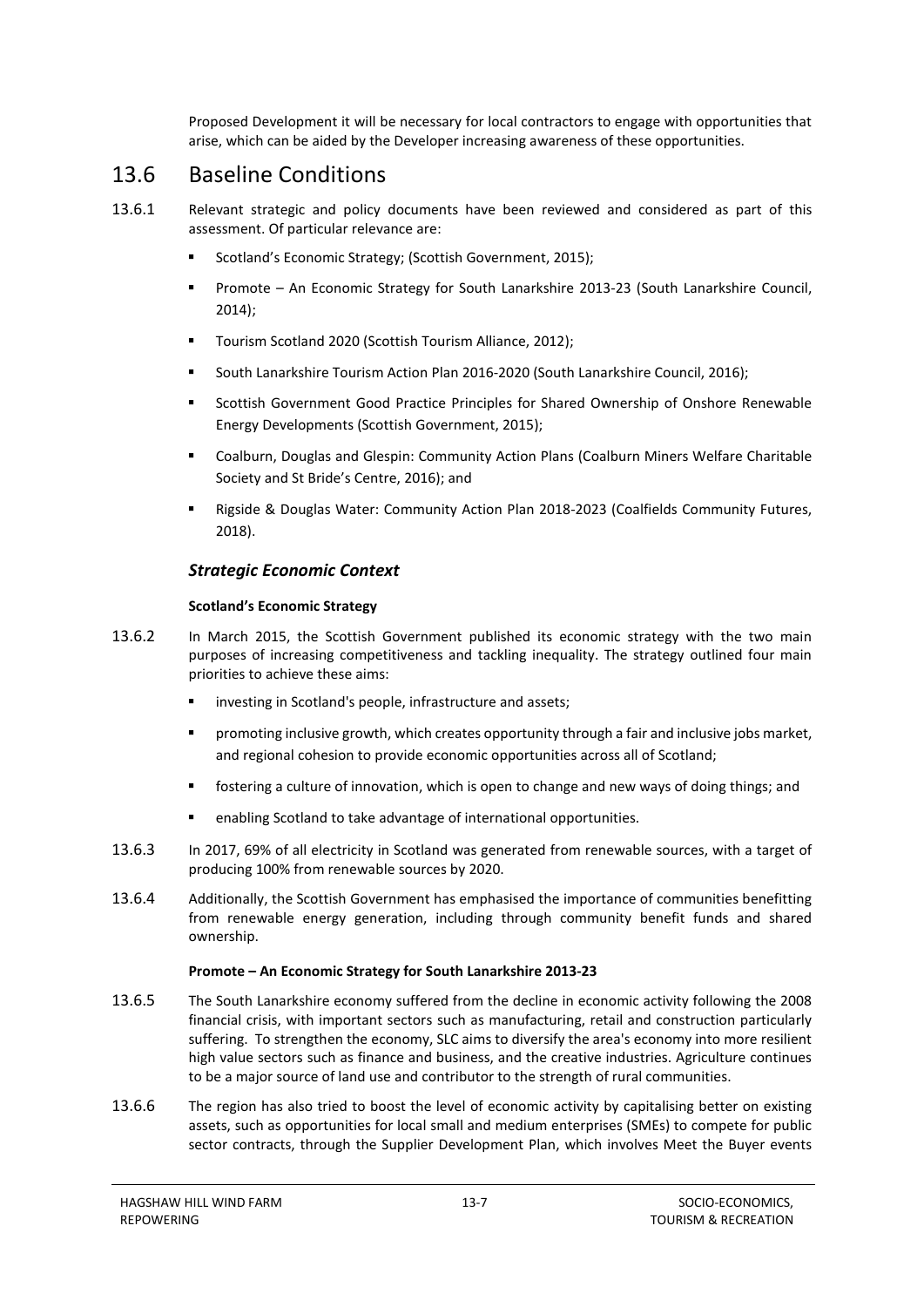and information on how to secure local procurement contracts. This is particularly relevant given the importance of small companies to the overall mix of companies in South Lanarkshire.

- 13.6.7 In addition, the region is responding to the needs of businesses by improving skills provision through new schools and colleges, including the South Lanarkshire Energy Academy. This forms part of the region's approach to the Low Carbon Economy, which it hopes will develop the supply chain in the local economy. Some skills provision is financed by the Renewable Energy Fund, which is funded by wind farm community benefits.
- 13.6.8 The region also encourages business growth through its development of commercial premises and vibrant town centres. It aims to provide a full service for businesses in the area, with particular support for high value, export-oriented businesses. To achieve this, it is necessary to collaborate with national organisations such as Scottish Enterprise, organisations in the wider Lanarkshire region such as Lanarkshire Chamber of Commerce, and local organisations such as the Business Gateway.

#### **Coalburn, Douglas and Glespin: Community Action Plans**

- 13.6.9 In August 2016, the Coalburn, Douglas and Glespin Community Action Plans were released (Urban Animation, 2016) which discuss the current socio-economic context of the local area and provide a series of aims and objectives for how the local community would like to see their villages develop over the coming years.
- 13.6.10 The villages considered have populations that are somewhat older than the national average as well as higher levels of unemployment and benefits claimants. There are also higher incidences of some forms of poor health. The communities have an industrial heritage with significant employment previously provided by textiles and mining, with some former colliery bings still remaining which form a proud part of the landscape. Given the decline of these industries, as well as more recent closures such as Ramage Distribution in 2008, the communities are in an ongoing period of transition.
- 13.6.11 Members of the community, including children at the local schools, were asked to contribute their aspirations for the community. From these discussions action plans for each of the communities were produced. The major themes for these strategies were:
	- **helping people into work** this will focus on improving local skills, developing existing support, creating incentives and premises for businesses locating in the area, and maximising opportunities for local people in planned projects;
	- **improve local transport** improve access to facilities locally and regionally through grant assistance, and ventures by local community groups and social enterprises;
	- **improve quality of life, health and well-being** work with Healthy Valleys Community Health Matters to improve health and activity levels, make each village a more attractive place to live and build on specific strengths and assets, including places and people;
	- **build community capacity** increase local participation and ensure that each community can lead change, develop/consolidate community anchor organisations, and build capacity in other organisations, such as community groups and third sector organisation;
	- **promote easy access to funding** channel the flow of funding, particularly from wind farms so that it creates the most benefit, for example through funding social enterprises or specific local projects. In order to do this processes need to be put in place to ensure fairness, as well as ensuring sustainability; and
	- **building sustainable community assets** ensure that assets that are invested in can secure income sources on a long-term basis, and improve community assets so that the villages are a good place to do business, and local people and agencies have the skills and support to seize opportunities.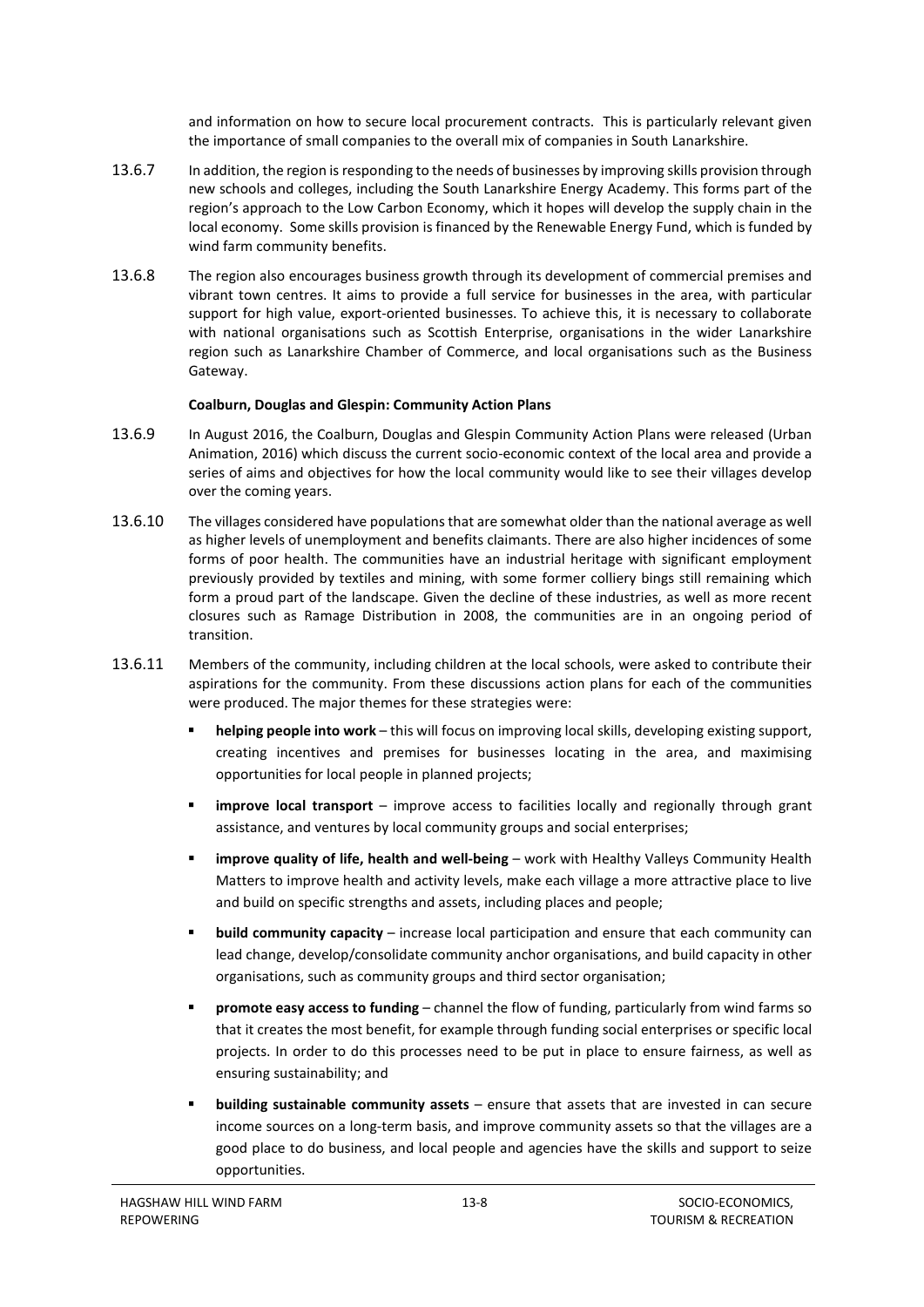- 13.6.12 In Coalburn, this means developing and consolidating the Miners Welfare and Leisure Centre as hubs of community activity, with new opportunities for outdoor recreation such as cycling and hill walking developed and promoted. It would also mean more green spaces, paths and bus shelters, which could be complemented by a range of other facilities such as housing and shops.
- 13.6.13 In Douglas, this would involve developing St Brides Centre and Universal Connections as community hubs, giving the main street a facelift, including maintaining current buildings and developing gap sites, and cleaning up old factory sites for new uses. New facilities, such as an all-weather pitch and rural walking and cycling paths were also identified as significant opportunities.
- 13.6.14 In Glespin, the main aims are to increase the population (or halt decline), through improved housing policies and employment opportunities, and improving quality of life, for example by reducing vehicle speeds, controlling odorous emissions from sewage sludge, and improving parking and maintenance. The other main aim was to improve employment and training, mainly through improving the use of the land and supporting employers who locate in Glespin.

#### **Rigside and Douglas Water: Community Action Plan 2018-23**

- 13.6.15 Rigside and Douglas Water's action plan was developed by Coalfields Community Futures(Coalfields Community Futures, 2017). It consists of an analysis of the community as it stands, a shared vision and priority themes and actions for the future. The action plan was informed by 52 household surveys and a community event attended by 160 people.
- 13.6.16 The Rigside and Douglas Water area is associated with high levels of poor health, low economic activity, low educational qualifications and a low proportion of owner occupied homes. The main employers locally are two transport and haulage companies. Public transport links are very limited, making accessing employment opportunities difficult for those without cars. Local people feel that more could be done to integrate new residents from outside the area, and better housing would encourage people who currently travel into the area for work to live there permanently.
- 13.6.17 The community has a shared vision where the Rigside and Douglas Water area is a friendly place with strong community spirit, is attractive with good shops and houses, interacts strongly with the environment through walks and other outdoor activities, and supports families and the elderly.
- 13.6.18 The community action plan identifies a number of activities across four themes where the community can be improved. Many of these will require working with partners, such as South Lanarkshire Council, as well as identifying funding sources. The four themes are:
	- **amenities** more shops, gym for all ages indoor and outdoor, improve the path network, improve parks, ponds and woodland, and a community noticeboard;
	- **EXECOMMUNITY Activities and facilities** more activities for children and young people, annual activities, more activities for the elderly, better use of the existing community hall and employability initiatives;
	- **roads and transport** create a safe crossing across the A70, road maintenance, speed calming measures, improve bus times, more affordable public transport, a community bus and upgrading the roads; and
	- **village environment** clean up the village, specifically litter and fly tipping, improve the housing situation, a safer community, community garden/allotments and floral enhancement/encouraging biodiversity.

#### *Baseline Economic Context*

#### **Population**

13.6.19 The combined population of the local area, as defined, is 5,842, which corresponds to 1.8% of the total population (317,100) of South Lanarkshire. Almost a quarter of the population, 23.4%, is over the age of 65, compared to 18.7% in South Lanarkshire and 18.5% in Scotland. As a result, the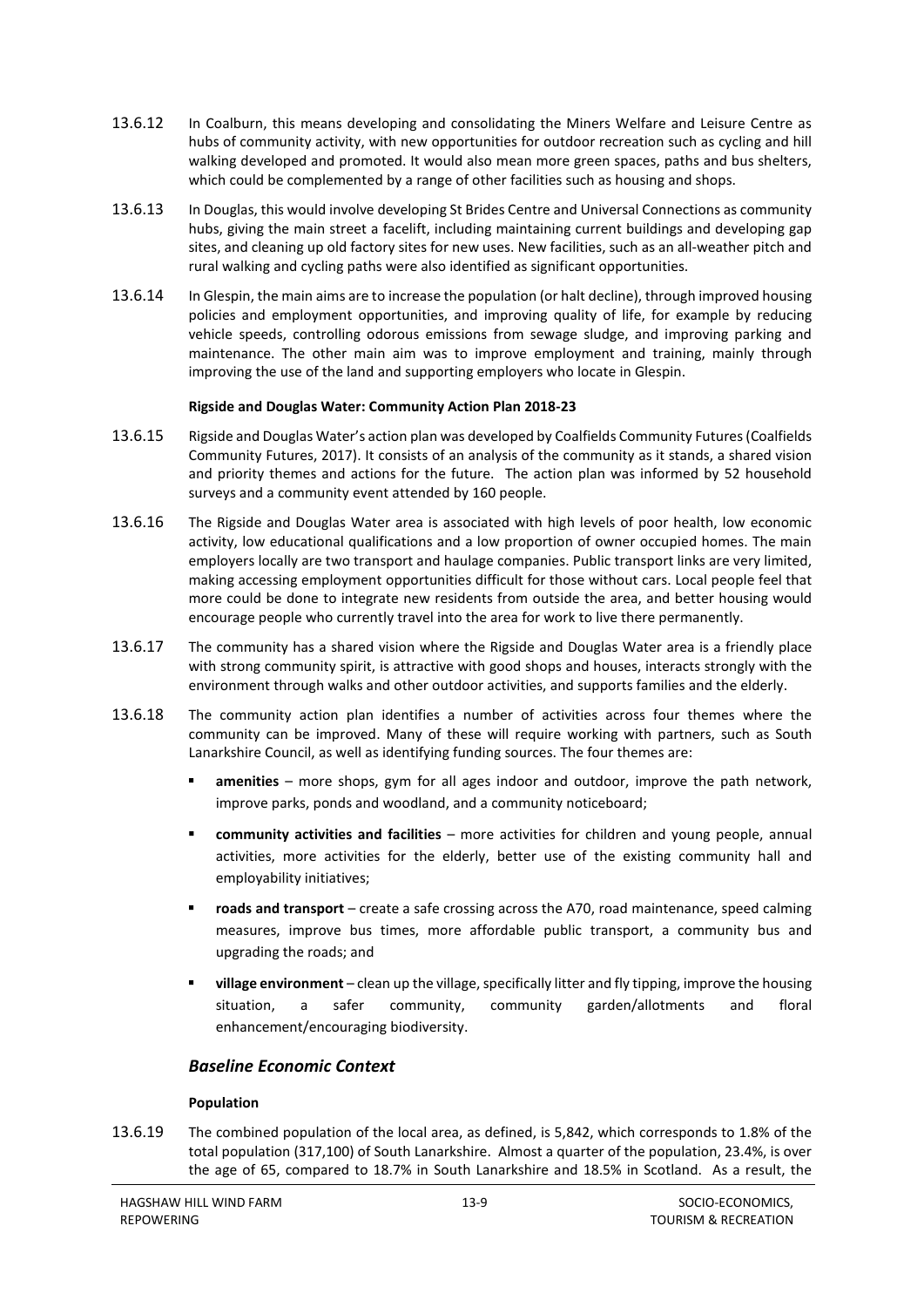proportion of the population of working age is 59.7% in the local area, compared to 64.0% in South Lanarkshire and 64.6% in Scotland. If the proportion of working age was similar to the Scottish level, this would entail a further 250 people aged 16-64.

|             | <b>Local Area</b> | <b>South Lanarkshire</b> | <b>Scotland</b> |
|-------------|-------------------|--------------------------|-----------------|
| Total       | 5,842             | 317,100                  | 5,404,700       |
| $0 - 15$    | 16.9%             | 17.3%                    | 16.9%           |
| 16-64       | 59.7%             | 64.0%                    | 64.6%           |
| 65 and over | 23.4%             | 18.7%                    | 18.5%           |

**Table 13.2 – Population and Demography (2016)**

*Source: National Records of Scotland (2017), Population Estimates 2016*

13.6.20 Between 2016 and 2041 the population of South Lanarkshire (data is not available at the local area level) is expected to increase slightly from 317,100 to 328,494, a 3.6% increase, compared to an overall increase of 5.3% in Scotland. The population is also projected to become significantly older, with 27.1% of the population aged 65 and over, compared to 18.7% currently, higher than the projected level of 25.3% in Scotland as a whole. The working age population is projected to fall from 64.0% of the total to 56.7%. Given that the population of the local area is currently older than the population of South Lanarkshire it is likely that the population will continue to age.

|             | <b>South Lanarkshire</b> |         | <b>Scotland</b> |           |
|-------------|--------------------------|---------|-----------------|-----------|
|             | 2016                     | 2041    | 2016            | 2041      |
| Total       | 317,100                  | 328,494 | 5,404,700       | 5,693,201 |
| $0 - 15$    | 17.3%                    | 16.2%   | 16.9%           | 15.8%     |
| 16-64       | 64.0%                    | 56.7%   | 64.6%           | 58.9%     |
| 65 and over | 18.7%                    | 27.1%   | 18.5%           | 25.3%     |

#### **Table 13.3 – Population change (2016-2041)**

*Source: National Records of Scotland (2017), Population Projection 2016-2041*

#### **Economic Activity**

13.6.21 Although data is not available at the local area, South Lanarkshire has a similar rate of economic activity as Scotland (77.6%, compared to 77.5%), and has an unemployment rate of 3.7%, which is lower than the level of 4.1% in Scotland. The median annual wage is also slightly higher at £28,760, compared to £28,371.

| Table 13.4 - Economic Indicators (2017) |
|-----------------------------------------|
|-----------------------------------------|

|                               | <b>South Lanarkshire</b> | <b>Scotland</b> |
|-------------------------------|--------------------------|-----------------|
| <b>Economic Activity Rate</b> | 77.6%                    | 77.5%           |
| Unemployment Rate             | 3.7%                     | 4.1%            |
| Median Annual Wage (£)        | 28,760                   | 28,371          |

*Source: ONS (2018), Annual Population Survey Jan 2017 – Dec 2017. ONS (2018), Annual Survey of Hours and Earnings*

#### **Industrial Structure**

13.6.22 As can be seen in [Table 13.5](#page-12-0) , there are approximately, 1,200 people employed in the local area, equal to about 1% of all the jobs in South Lanarkshire. The single largest industry is human health and social work, which accounts 21.3% of employment, compared to 13.8% regionally and 15.9%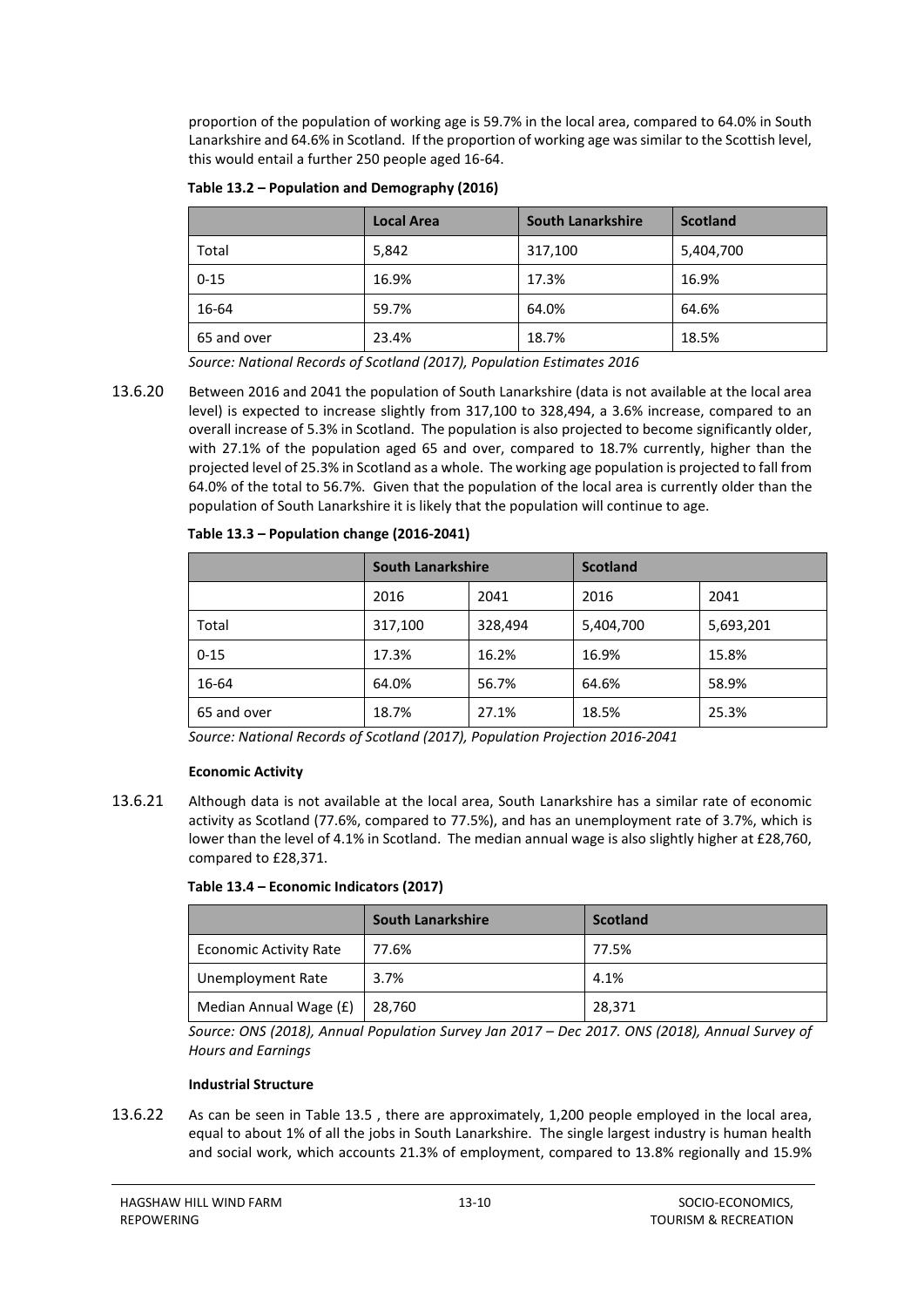nationally. This may in part reflect the presence of the Lady Home hospital in Douglas, as well as the overall poorer health of the inhabitants.

- 13.6.23 The next largest employer is accommodation and food services, accounting for 13.4% of employment, compared to 6.2% in South Lanarkshire and 7.3% in Scotland. Transport accounts for 12.0% of employment, more than double the rate for South Lanarkshire (6.2%) and Scotland (7.3%), reflecting the presence of transport and logistics firms in the area.
- 13.6.24 A larger than average proportion of the population is employed in mining and quarrying (2.9%, compared to 0.1% and 1.2%), although a lower proportion are employed in high value sectors such as manufacturing (5.9%, compared to 9.2% and 7.0%), professional and scientific services (3.8%, compared to 5.0% and 6.9%), and information and communication (0.8%, compared to 1.8% and 2.9%).

|                                                 | <b>Local Area</b> | <b>South</b><br>Lanarkshire | <b>Scotland</b> |
|-------------------------------------------------|-------------------|-----------------------------|-----------------|
| Agriculture, forestry and fishing               | 1.7%              | 0.2%                        | 3.0%            |
| Mining and quarrying                            | 2.9%              | 0.1%                        | 1.2%            |
| Manufacturing                                   | 5.9%              | 9.2%                        | 7.0%            |
| Electricity, gas, steam and air conditioning    | 0.0%              | 3.8%                        | 0.7%            |
| Water supply, sewerage, waste management etc.   | 0.0%              | 0.7%                        | 0.7%            |
| Construction                                    | 8.4%              | 8.8%                        | 5.4%            |
| Wholesale and retail trade                      | 10.5%             | 17.1%                       | 14.4%           |
| Transportation and storage                      | 12.1%             | 5.0%                        | 4.2%            |
| Accommodation and food services                 | 13.4%             | 6.2%                        | 7.3%            |
| Information and communication                   | 0.8%              | 1.8%                        | 2.9%            |
| Financial and insurance activities              | 0.0%              | 2.1%                        | 3.3%            |
| Real estate activities                          | 0.4%              | 1.2%                        | 1.5%            |
| Professional, scientific and technical services | 3.8%              | 5.0%                        | 6.9%            |
| Administrative and support services             | 6.3%              | 7.9%                        | 7.3%            |
| Public administration and defence               | 0.0%              | 5.8%                        | 5.9%            |
| Education                                       | 5.4%              | 6.2%                        | 7.3%            |
| Human health and social work activities         | 21.3%             | 13.8%                       | 15.9%           |
| Arts, entertainment and recreation              | 6.3%              | 2.9%                        | 3.1%            |
| Other service activities                        | 0.8%              | 2.3%                        | 2.1%            |
| Total                                           | 1,200             | 120,035                     | 2,588,000       |

#### <span id="page-12-0"></span>**Table 13.5 – Business Register and Employment Survey, 2016**

*Source: ONS (2017), Business Register and Employment Survey 2016*

#### **Baseline Economic Context Summary**

13.6.25 The local area is relatively older than the Scottish average, and it is likely that the average age of the inhabitants is likely to increase in the future, which may reflect a lack of opportunities for young people. Employment is concentrated in a few key sectors, such as healthcare, accommodation and food services, and transport, although there is a relative under-representation in high value sectors such as information and communication, and manufacturing. The local area is an ongoing transition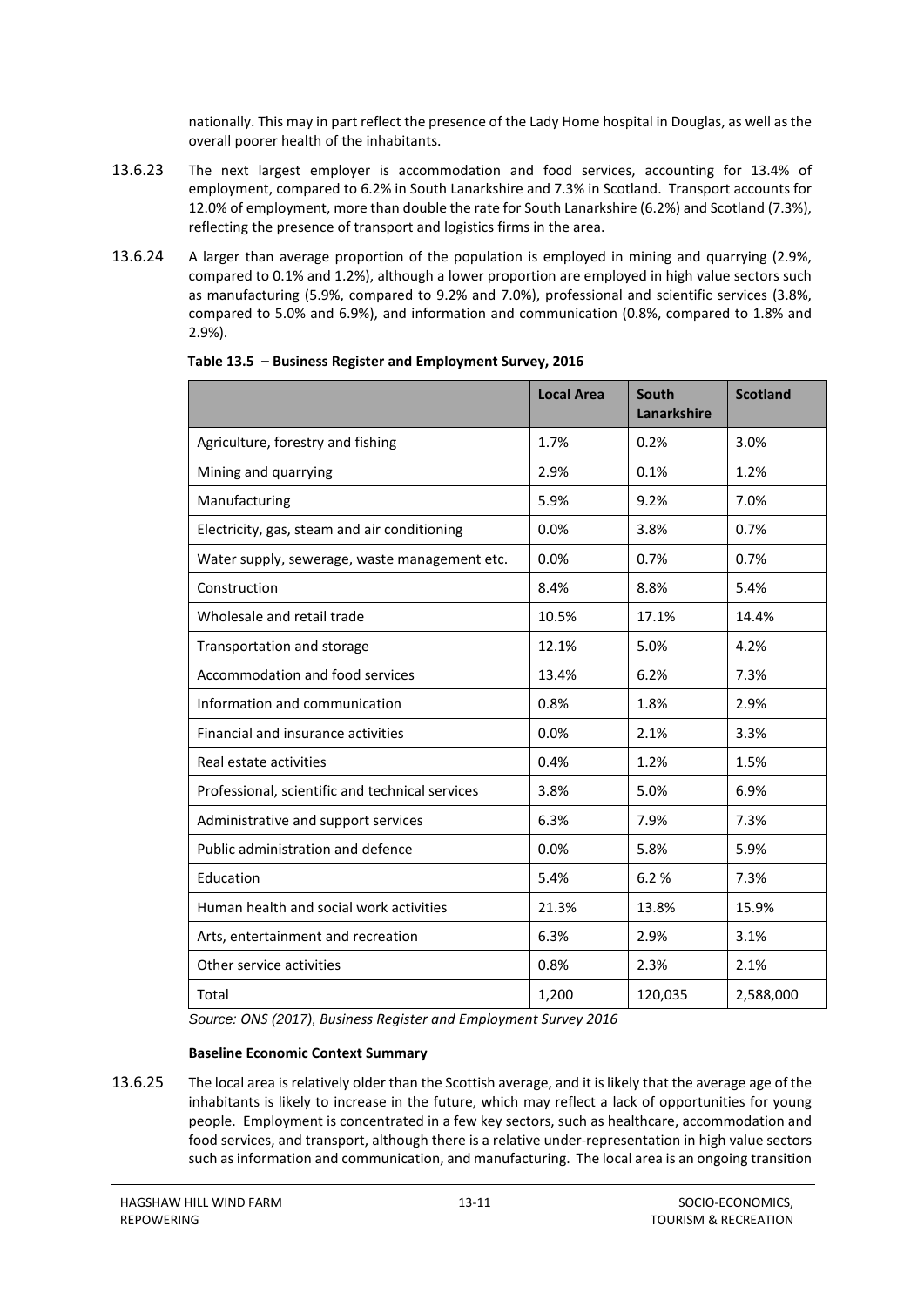away from sectors such as coal mining and textiles, which dominated employment in the  $20<sup>th</sup>$ century.

#### *Strategic Tourism Context*

#### **Tourism Scotland 2020**

- 13.6.26 Tourism Scotland 2020, created and maintained by the Scottish Tourism Alliance, is the national tourism strategy for Scotland. It was created in 2012 with the goal of increasing visitor-spend by one billion pounds, from £4.5 billion to £5.5 billion, by 2020. There are five key performance indicators associated with this goal to measure progress, which are:
	- grow visitor-spend by £1 billion from £4.5 billion to £5.5 billion by 2020;
	- **EXEC** increase the advocacy score for Scotland from 25%;
	- **EXEC** increase the average visitor-spend from £358.56;
	- **EXECT** increase the total tourism employment figures from 185,100; and
	- increase total tourism turnover from £6.2 billion.
- 13.6.27 Activities and adventure, and mountain biking were identified as areas with growth potential as part of the nature, heritage and activities.
- 13.6.28 The strategy was reviewed in 2016 at the mid-term point of the policy with further priorities being identified to achieve the targets for 2020 set in 2012, including:
	- **strengthening digital capabilities;**
	- **strengthen industry leadership;**
	- **EXECUTE:** enhance the quality of the visitor experience; and
	- influence investment, specifically flight access & transport connectivity, built infrastructure, digital connectivity and business growth finance.

#### **South Lanarkshire Tourism Action Plan 2016-2020**

- 13.6.29 The tourism strategy for Lanarkshire (Tourism Lanarkshire, 2016) (which includes both North and South Lanarkshire) stresses the continuance of the region's partnership-based approach. Tourism businesses are encouraged to operate through the VisitLanarkshire website, those who cater to business tourists are encouraged to operate through VisitLanarkshireVenues, and BeLanarkshire provides training to customer service staff. By focusing on the three areas of leisure tourism, business tourism and training, the region hopes to grow tourism spend by 2.5% annually (a compound growth rate of over 10% between 2016 and 2020).
- 13.6.30 Through this joined up approach and collaboration, with groups such as the Lanarkshire Area Tourism Partnership, which considers strategy, and Lanarkshire Tourism Association, which is an organisation for tourism businesses in the area, the area is able to focus on building capability in areas such as skills and marketing intelligence. This also allows the region to focus on delivering parts of the customer journey such as experiences of accommodation, and food and drink, and develop a competitive edge in areas where they see the most potential, such as events and festivals, day trippers and business tourists.

#### *Baseline Tourism Context*

#### **Tourist Attractions**

13.6.31 The Moffat Centre produces an annual Visitor Attraction Monitor, which supplies detailed data on visitor attractions in Scotland. None of the top 20 paid attractions in Scotland are located in South Lanarkshire.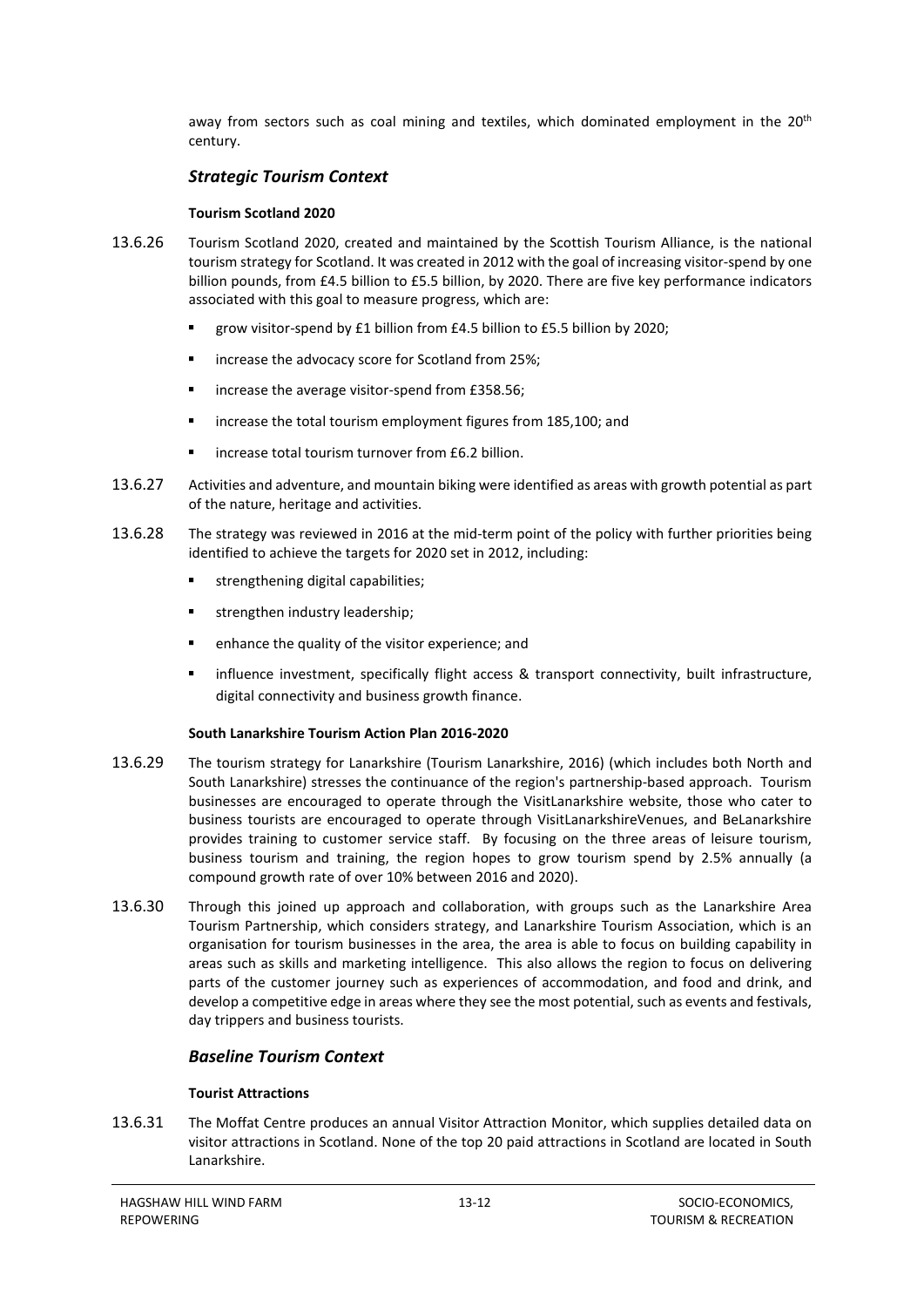<span id="page-14-0"></span>13.6.32 [Table 13.6](#page-14-0) lists the main tourist attractions according to their straight-line distance from closest part of site boundary of the site.

|                    | Location   | <b>Attraction/Leisure Asset</b>                    |  |
|--------------------|------------|----------------------------------------------------|--|
| 5-10 km            | Rigside    | Douglas Water Golf Club                            |  |
|                    | Lesmahagow | Hollandbush Golf Club                              |  |
|                    | Lesmahagow | Kypeside Fishery                                   |  |
| $10-15 \text{ km}$ | New Lanark | New Lanark World Heritage Site and Visitor Centre  |  |
|                    | New Lanark | Falls of Clyde Visitor Centre and Wildlife Reserve |  |
| $15-20$ km         | Lanark     | Lanark Golf Club                                   |  |
|                    | Lanark     | Lanark Loch                                        |  |
|                    | Crossford  | Clyde Valley Family Park                           |  |
|                    | Blackwood  | Craignethan Castle                                 |  |

#### **Table 13.6 – Tourist Attractions**

- 13.6.33 There are three tourist attractions or leisure assets within 10 km of the Proposed Development, and they are mainly used by locals, such as Douglas Water Golf Club. A further two attractions are within 15 km.
- 13.6.34 The village of New Lanark (a UNESCO World Heritage Site), by the banks of the River Clyde, grew up around 18th century mills where cotton was manufactured. The last mill closed in the 1960s but a restoration programme was undertaken during the 1980s and 1990s to restore the village and a visitor centre and hotel were established at the site. The site is surrounded by native woodlands and is the gateway to the Falls of Clyde wildlife reserve.
- 13.6.35 The Falls of Clyde Wildlife Reserve stretches from New Lanark to Bonnington Weir. The visitor centre is situated within the village of New Lanark and allows people to learn about the historic village, waterfalls, woodlands and animals that live there. There are also regular badger and bat walks throughout the year. Also located in the reserve is Britain's first commercial Hydro-Electric Power Station. Bonnington Power Station was constructed in 1926 and is still in use today. It has the capacity to generate 11 megawatts (MW) harnessing the power of the Bonnington and Corra Linn waterfalls.
- 13.6.36 There are an additional four tourist attractions that are around 15-20 km from the Proposed Development. These include the Lanark Golf Course and Lanark Loch, which are predominantly used for local golf, walking and fishing. Similarly, Clyde Valley Family Park near Crossford, which includes trampolines and animal feeding, is likely to be used mainly by locals.
- 13.6.37 Craignethan Castle is a ruined castle located above the River Nethan, dating back to around 1530. It is notable as the last private stronghold to be constructed in Scotland. Craignethan Castle is considered to attract some visitors to the region.

#### **Tourist Accommodation**

13.6.38 [Table 13.7](#page-15-0) lists the accommodation providers (individual hotels, bed and breakfasts, self-catering and other accommodation facilities) located within the vicinity of the Proposed Development. Accommodation is grouped by cluster and approximate straight-line distance from the site.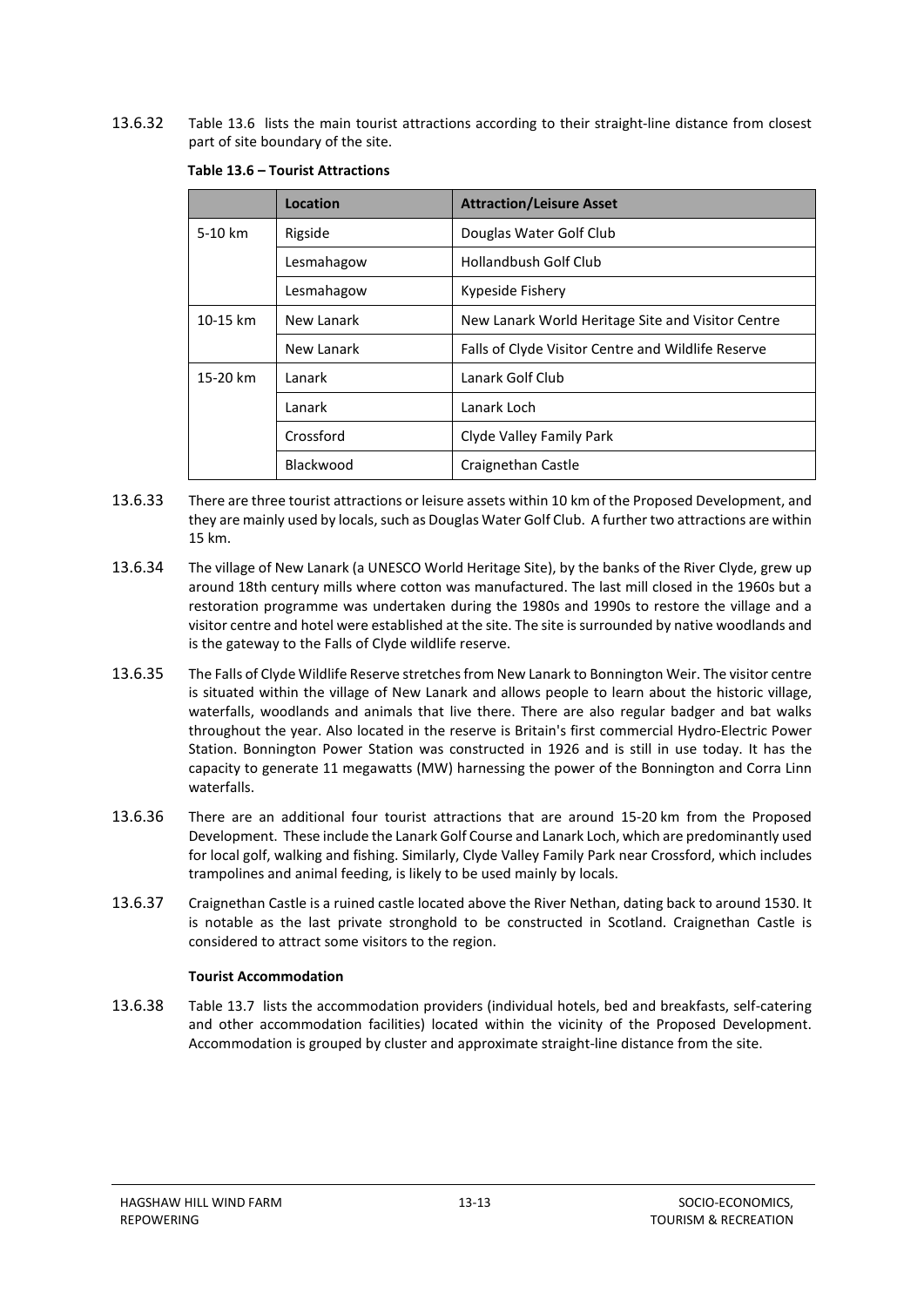#### <span id="page-15-0"></span>**Table 13.7 – Tourist Accommodation**

|          | <b>Location</b>   | <b>Places to Stay</b> | <b>Approximate Distance</b><br>from Site (km) |
|----------|-------------------|-----------------------|-----------------------------------------------|
| $0-5$ km | Douglas           | 1                     | 3 km                                          |
| 5-10 km  | M74               | 1                     | 7 km                                          |
|          | Muirkirk          | $\overline{2}$        | 9km                                           |
| 10-15 km | Kirkmuirhill      | 1                     | 11 km                                         |
|          | Abington          | 1                     | 12 km                                         |
|          | A70               | 1                     | 12 km                                         |
|          | New Lanark/Lanark | 8                     | 14-16 km                                      |
|          | Kirkfieldbank     | 2                     | 14-16 km                                      |

- 13.6.39 Of these only one, the Old Doctor's Cottage in Douglas is within 5 km of the Proposed Development. It advertises its cosiness and good location as a site for touring.
- 13.6.40 A small number of accommodation providers are located 5 to 10 km away, including the Redmoss Hotel off the M74, which is 7 km from the Proposed Development, and two in Muirkirk to the west (the Old Church B&B and the Muirkirk Caravan Park), which are 9 km away.
- 13.6.41 The majority of accommodation providers are over 10 km from the Proposed Development, such as Dykecroft Farm, 11 km to the north near Kirkmuirhill. Approximately 12 km to the south-east is the Days Inn off the M74 near Abingdon, and 12 km to the north-east is the Station House, a self-catered accommodation provider near the A70.
- 13.6.42 To the north-east, approximately 14 to 16 km away, is New Lanark/Lanark, where there are eight accommodation providers. These include three providers in New Lanark, the Westport B&B and Summerlea B&B in the centre of Lanark, the Scottish Equestrian Hotel and the Scottish Equestrian B&B on the eastern outskirts, and Bankhead Farm Cottages in the south part of Lanark.
- 13.6.43 At Kirkfieldbank on the western outskirts of Lanark, approximately 14 to 16 km from the Proposed Development, are the Clyde Valley Caravan Park and the Best Western Cartland Bridge Hotel.

#### **Tourist Routes**

#### *Driving Routes*

- 13.6.44 VisitScotland promotes a series of 12 signposted tourist routes throughout Scotland. The National Tourist Routes are designed to provide tourists with an alternative to the main trunk roads and motorways. One of these routes passes through South Lanarkshire, the Clyde Valley Tourist Route. This 67 km route follows the River Clyde through Lanark but the route does not pass along any of the roads close to the Proposed Development.
- 13.6.45 The M74 is the only major trunk road close to the Proposed Development and is 6 km away at its closest point. This is not a recognised tourist route and as such any visual impact on this route would have a negligible effect on the local tourism sector.

#### *Walking Routes*

13.6.46 Walkhighlands is a website dedicated to promoting walking routes across Scotland. It includes a searchable database of walks in every region of Scotland and is an important information source for tourists. The study area of this assessment corresponds to the Lanarkshire region used by Walkhighlands where 13 walks are listed. Of these, five pass within the vicinity of the Proposed Development.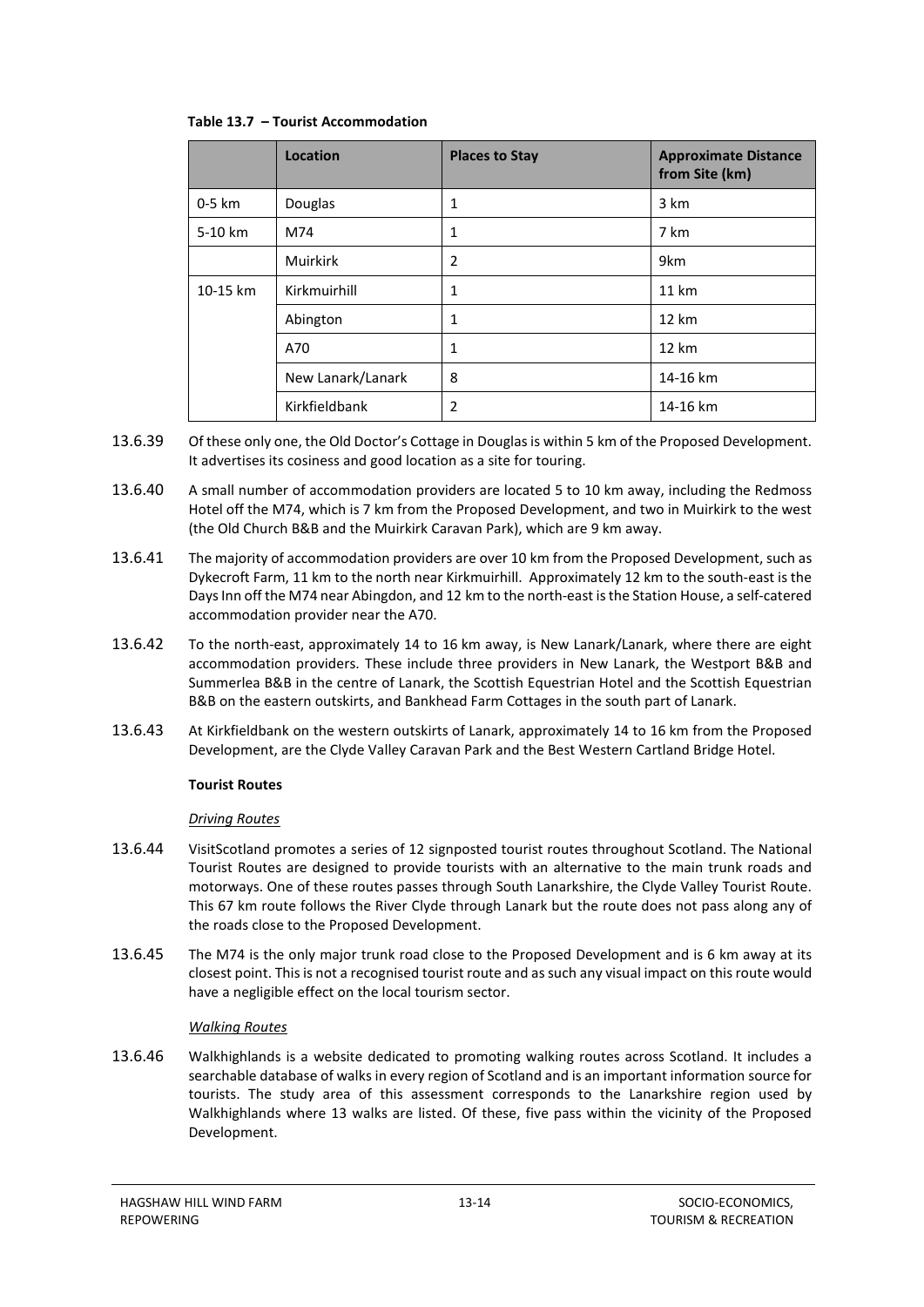- 13.6.47 The closest route to the Proposed Development is the Douglas Explorer walk, which is 6 km in length and explores the village of Douglas as well as the parkland and woods around it.
- 13.6.48 The Falls of Clyde and New Lanark walk is also 6 km in length and follows a route along the River Clyde from the Heritage Site of New Lanark, passing waterfalls and a peregrine falcon watching area. The starting point of this walk is approximately 10 to 15 km from the site.
- 13.6.49 There are also two other walks, each between 6 to 8 km in length, climbing the summit of Tinto, which is an outlying hill of the Southern Uplands, around 10 to 15 km to the east of the site.
- 13.6.50 Scotland's Great Trails is a network of 26 nationally promoted trails in Scotland. Each trail is waymarked, largely off-road, with the potential for multi-day journeys on foot. The Clyde Walkway is a 65 km long route running between Partick in Glasgow and New Lanark. The stretch of the route from the Falls of Clyde to New Lanark is approximately 10 to 15 km from the Proposed Development.
- 13.6.51 The River Ayr Way is a 65 km route that traces the length of the River Ayr from its source, Glenbuck Loch, to the sea at Ayr. The start/end of the route at Glenbuck Loch is located in East Ayrshire, approximately 4 km to the west of the Proposed Development.
- 13.6.52 The Great Trails are considered to be somewhat important to the region.
- 13.6.53 In addition to these routes there is also a network of core paths in the local area (refer to Figure 13.1). Under Scottish access legislation, each local authority in Scotland has a duty to draw up a plan of core paths in their area. These plans are informed by consultation with local communities, land managers and path users. The core paths in the study area include:
	- A path leading to Hagshaw Hill Wind Farm and a number of paths around Hagshaw Hill Wind Farm, which begins at Douglas West Wind Farm;
	- A series of paths to the south east of Coalburn passing Wallace's Cave (CL/5734, CL/5735);
	- A path (CL/5192, CL/5193) passing to the east of the Proposed Development through the former Dalquhandy Opencast workings; and
	- Three paths in and around Coalburn.
- 13.6.54 Although core paths can be used by anyone, including tourists and day visitors, in practice the routes included tend to be those that are most popular with local residents and as such should be considered primarily as local leisure assets rather than tourism assets.

#### *Cycling Routes*

13.6.55 Sustrans is a charity dedicated to sustainable travel choices. It publicises a network of cycle routes around the UK. One of these is National Cycle 7, which goes from Sunderland to Inverness. Route 74 is an offshoot of this route and is intended to connect Gretna and Glasgow via Lockerbie and Abington. Between Gretna and Douglas the route follows large sections of the old A74 (B7078) and passes Lockerbie and Moffat before arriving in Douglas, though the section directly north of Lesmahagow is not complete.

#### **Summary**

13.6.56 The area immediately surrounding the Proposed Development has limited tourism activity, and most of the nearby attractions, such as New Lanark, are a substantial distance from the site. Furthermore, there are limited designated driving or cycling routes nearby, although there are a number of local walking routes, including a section of the River Ayr Walkway. There is potential to develop further walking and cycling/mountain biking routes in the area, including across the Proposed Development site, which could develop the tourism offering in the local area.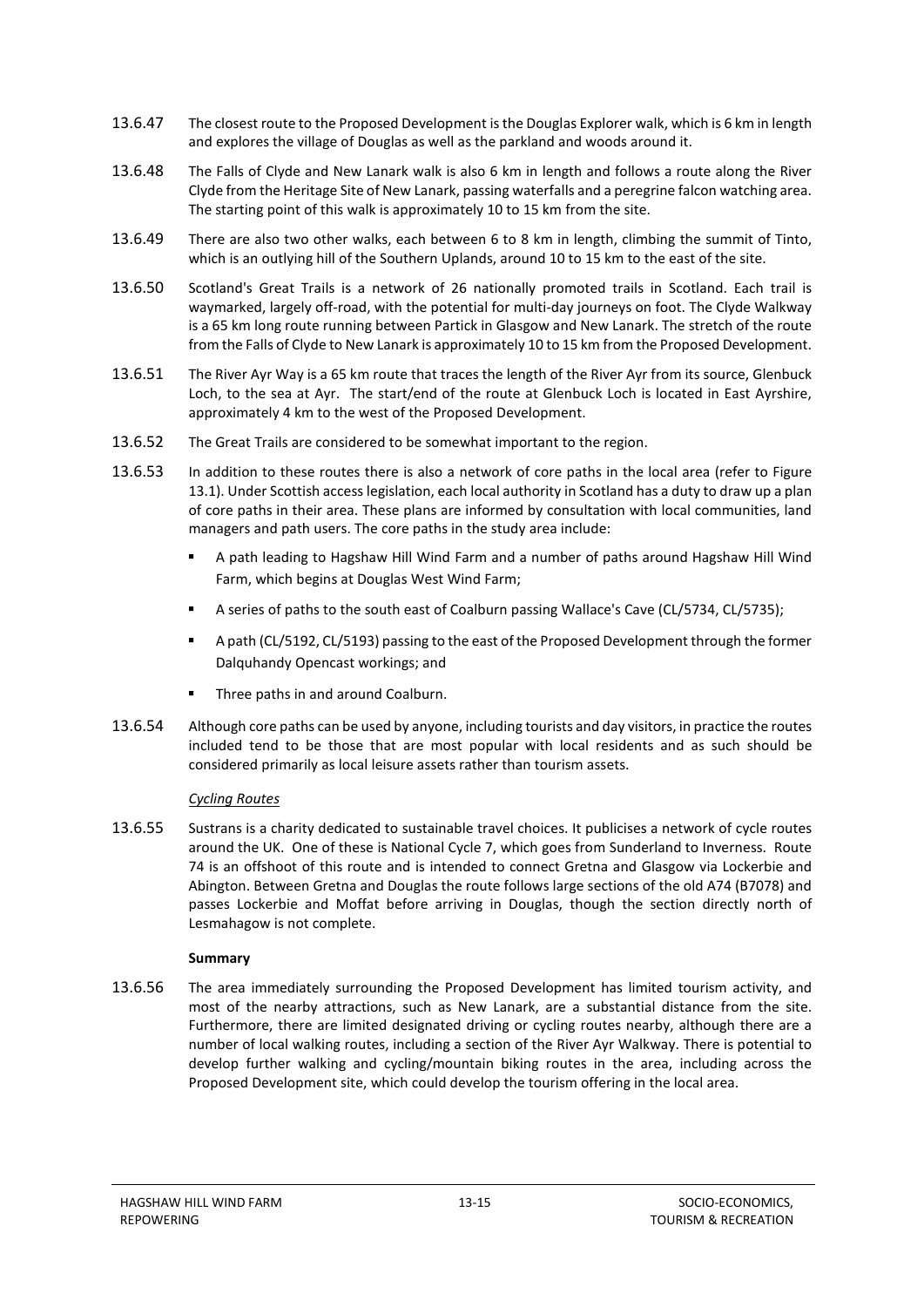## <span id="page-17-0"></span>13.7 Potential Effects

### *Construction*

- 13.7.1 The construction and development cost of the Proposed Development was estimated by multiplying the expected installed capacity (MW) by the industry average construction and development costs per MW.
- 13.7.2 The application is for 14 turbines with a capacity of around 6 MW each, giving a combined generating capacity of around 84 MW. Using research undertaken by BiGGAR Economics on behalf of RenewableUK in 2015 (RenewableUK, 2015), the average expenditure on the construction and development of wind farms can be estimated based on the average spend per MW, the average spend per turbine, or a combination of the two, as appropriate. On the basis of this methodology the total construction and development cost is estimated to be £112.3 million.
- 13.7.3 This expenditure is split into four main categories of contracts:
	- **development and planning;**
	- **•** balance of plant;
	- **turbines**; and
	- grid connection.
- 13.7.4 The proportion of construction and development spending that is spent on each of the main categories was also informed by BiGGAR Economics research into wind farms that are currently in operation in the UK. This found that the largest proportion of capital expenditure (capex) was on turbine related contracts (63.5%), followed by balance of plant (23.2%), development and planning (7.5%) and grid connection (5.8%).

|                          | % Capex | Value (£m) |
|--------------------------|---------|------------|
| Development and Planning | 7.5%    | 8.4        |
| Turbine                  | 63.5%   | 71.3       |
| <b>Balance of Plant</b>  | 23.2%   | 26.1       |
| <b>Grid Connection</b>   | 5.8%    | 6.5        |
| Total                    | 100%    | 112.3      |

**Table 13.8 – Construction and Development Expenditure by Contract Type**

*Source: BiGGAR Economics Analysis of RenewableUK (2015), Onshore Wind: Economic Impacts 2014*

- 13.7.5 The economic impact of the construction and development phase was estimated for South Lanarkshire and Scotland as a whole. In order to do this, it was necessary to estimate the proportion of each type of contract that might be secured in each of the study areas. The assumptions were based on the average from the RenewableUK research, analysis of the industries and professions in each study area, and BiGGAR Economics previous experience. To estimate the expenditure for each contract in each of the study areas these percentages were applied to the estimated size of each component contract.
- 13.7.6 This suggested that South Lanarkshire could secure contracts worth up to £16.5 million, which is equivalent to 15% of the total capital expenditure. The largest opportunity for South Lanarkshire would be with the balance of plant contracts as companies in the area could secure 29% of contracts, worth up to £7.6 million.
- 13.7.7 Scotland could secure up to 38% of total capex, worth up to £43.0 million [\(Table 13.9\)](#page-18-0). This estimate was based on the assumption that the contract for the turbine towers would be secured by a Scottish manufacturer and that a significant amount of the civil and project management costs would also be secured by Scottish companies.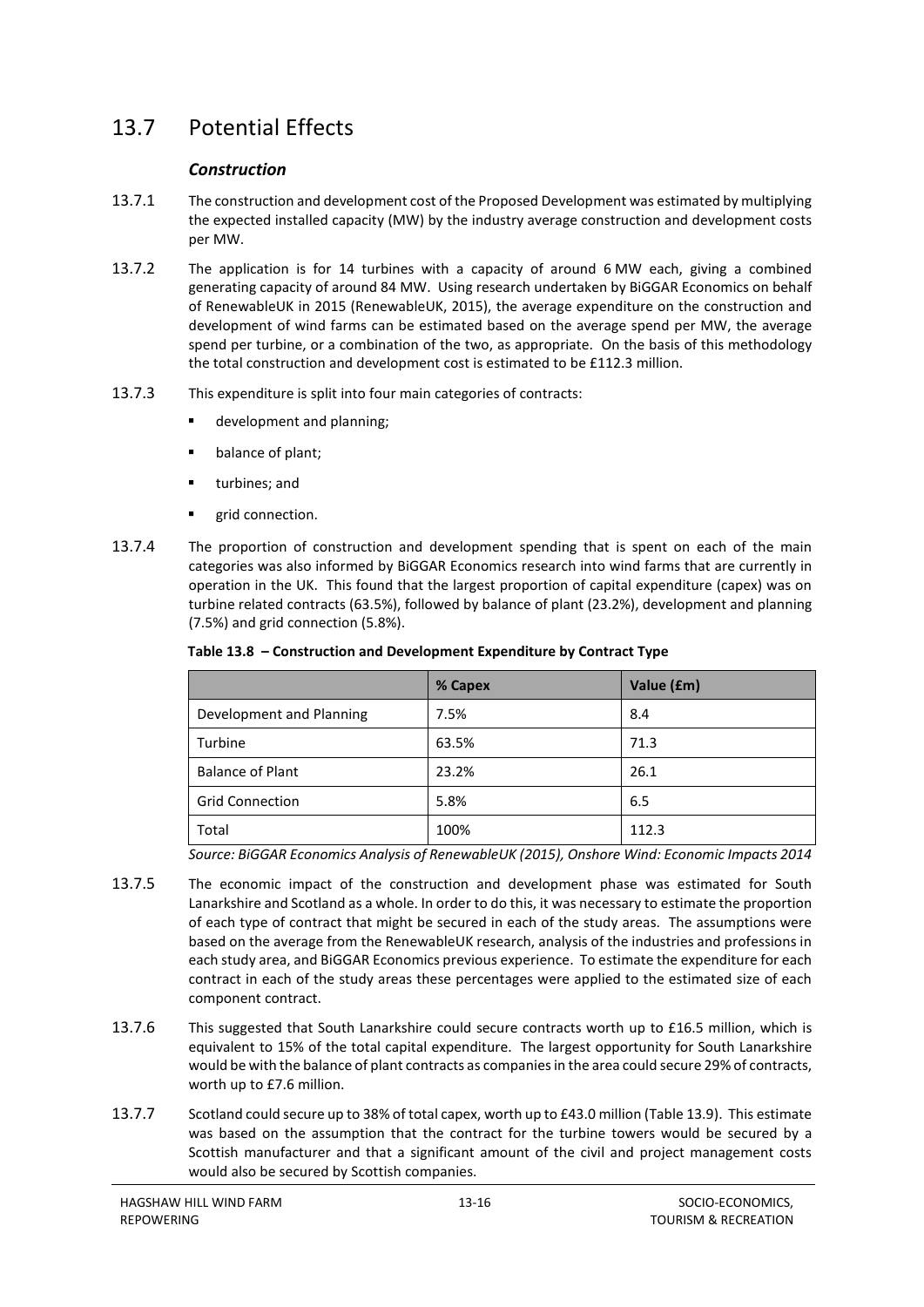|                          | <b>South Lanarkshire</b> |      | <b>Scotland</b> |      |
|--------------------------|--------------------------|------|-----------------|------|
|                          | %                        | Em   | %               | Em   |
| Development and Planning | 17%                      | 1.4  | 77%             | 6.5  |
| Turbine                  | 6%                       | 4.6  | 17%             | 12.4 |
| <b>Balance of Plant</b>  | 29%                      | 7.6  | 68%             | 17.6 |
| <b>Grid Connection</b>   | 44%                      | 2.8  | 100%            | 6.5  |
| Total                    | 15%                      | 16.5 | 38%             | 43.0 |

#### <span id="page-18-0"></span>**Table 13.9 – Construction and Development Expenditure by Study Area and Contract Type**

*Source: BiGGAR Economics Analysis*

- 13.7.8 The contract values potentially awarded in each area would represent an increase in turnover of businesses in these locations. The impact that this increase in turnover would have on employment was estimated using industry-specific data from the Annual Business Survey (Office for National Statistics, 2018). The survey gives the turnover per employee each of the industries involved, which allows the employment from any increase in turnover to be estimated.
- 13.7.9 The employment impacts during the construction and development phase are reported in job years, rather than full-time equivalents (FTEs) because the contracts would be short-term. Job years measures the number of years of full-time employment generated by a project. For example, an individual working on this project for 18 months would be reported as 1.5 job years.
- 13.7.10 In this way, the construction and development impacts were estimated to support up to 139 job years of employment in South Lanarkshire, of which up to 65 job years of employment would be on balance of plant contracts. It was estimated that up to 360 job years of employment would be supported across Scotland.

|                          | <b>South Lanarkshire</b> | <b>Scotland</b> |
|--------------------------|--------------------------|-----------------|
| Development and Planning | 15                       | 69              |
| Turbine                  | 41                       | 108             |
| <b>Balance of Plant</b>  | 65                       | 141             |
| <b>Grid Connection</b>   | 18                       | 42              |
| Total                    | 139                      | 360             |

#### **Table 13.10 – Construction and Development Employment by Study Area and Contract Type**

*Source: BiGGAR Economics Analysis*

- 13.7.11 There would also be knock on effects from the direct employment during the Proposed Development because the people who are employed on the project will have an impact on the wider economy when they spend their salaries. The research undertaken for RenewableUK in 2012 found that the average salary for employees in the onshore wind sector is £34,600. It was therefore estimated that up to £4.8 million would be paid in salaries to staff directly employed during the construction and development phase of the Proposed Development in South Lanarkshire.
- 13.7.12 In order to estimate the economic impact of these salaries in each of the study areas it was necessary to make assumptions regarding the location of employee expenditure. It was assumed that employees that live in South Lanarkshire would spend 40% of their salaries inside South Lanarkshire and workers living in the rest of Scotland would spend 74% of their salaries in Scotland. The assumption for each of the location of spend in Scotland is based on data provided in the Scottish Government's Input-Output Tables (Scottish Government, 2017).
- 13.7.13 The economic impact of the increased expenditure was estimated using the average GVA/turnover and turnover/employee for the whole economy as reported in the Annual Business Survey. In this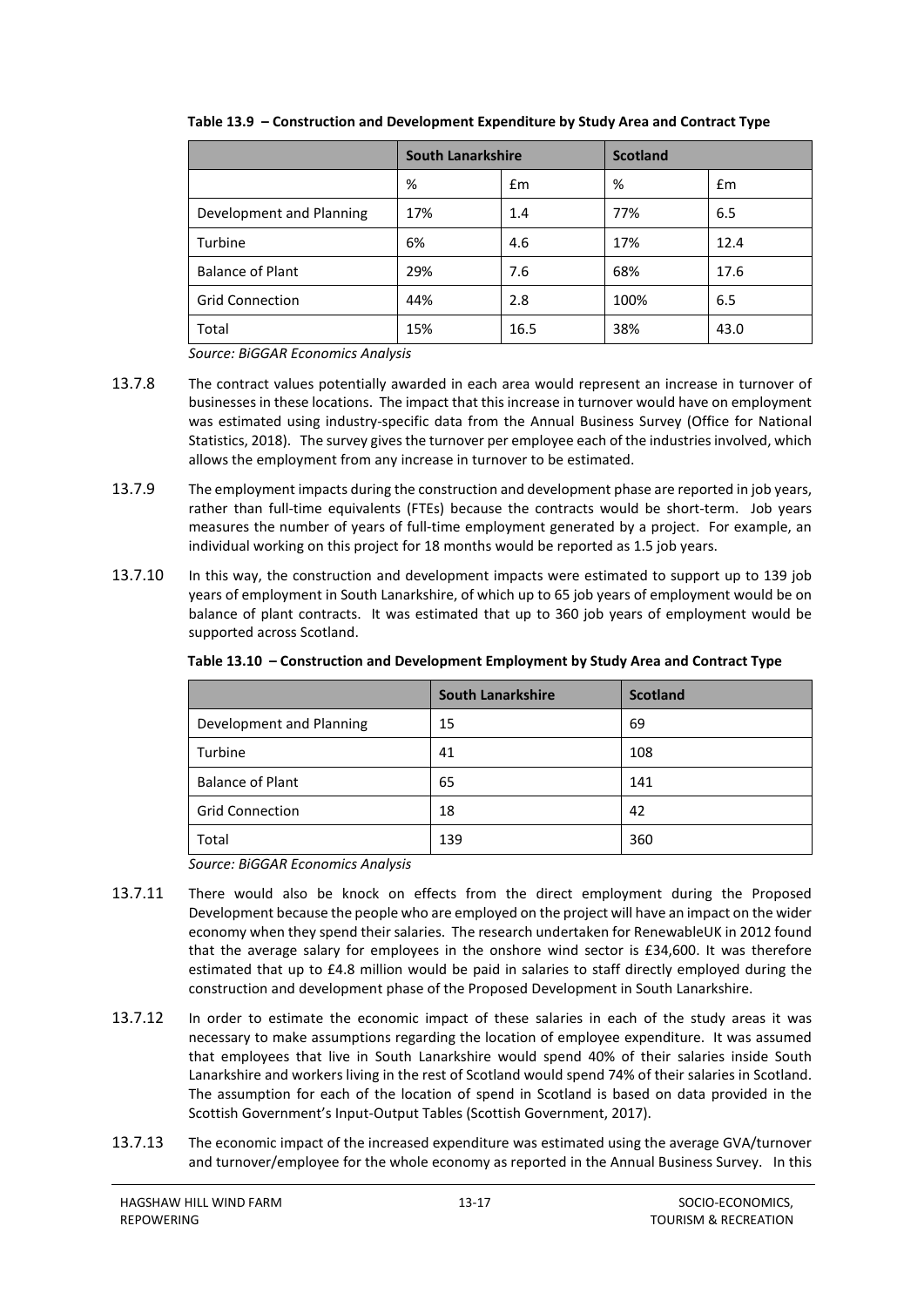way it was possible to estimate the induced impact direct employees would create during the construction and development phase. In South Lanarkshire employees could spend £1.9 million, supporting 13 job years and £0.7 million GVA. In Scotland, direct employees could spend £9.2 million, supporting 63 job years, and £3.2 million GVA.

|                        | <b>South Lanarkshire</b> | <b>Scotland</b> |
|------------------------|--------------------------|-----------------|
| Employee Spend (£m)    | 1.9                      | 9.2             |
| $GVA$ ( $Em$ )         | 0.7                      | 3.2             |
| Employment (job years) | 13                       | 63              |

**Table 13.11 – Construction and Development Spending Impact**

*Source: BiGGAR Economics Analysis*

- 13.7.14 The total impact during the construction and development phase of the Proposed Development is the sum of the direct impacts and the induced impacts from the expenditure of direct employees. The total combined impact was estimated to be up to £17.1 million and 152 job years of employment in South Lanarkshire, and up to £46.1 million and 423 job years of employment in Scotland.
- 13.7.15 The effect of construction on the South Lanarkshire economy was assessed as temporary, beneficial and **minor**, and therefore not significant. At the Scottish level it was assessed as **negligible** and not significant.

|  |  |  |  | Table 13.12 - Total Economic Impact during Construction and Development Phase |  |  |
|--|--|--|--|-------------------------------------------------------------------------------|--|--|
|--|--|--|--|-------------------------------------------------------------------------------|--|--|

|                        | <b>South Lanarkshire</b> | <b>Scotland</b> |
|------------------------|--------------------------|-----------------|
| Economic Impact (£m)   | 17.1                     | 46.1            |
| Employment (job years) | 152                      | 423             |

*Source: BiGGAR Economics Analysis*

- 13.7.16 The developer is committed to maximising the local economic impact from the Proposed Development and will work to ensure that local enterprise have an opportunity to bid for contracts. To that end, the Applicant proposes to operate a Responsible Contracting Policy to ensure that the sourcing of local contractors is given the highest priority. As a business based in the local area, the Applicant is committed to using suppliers as close to the Proposed Development as possible and to delivering a high percentage of construction contracts to local companies. Construction companies would also be encouraged to offer local apprenticeship or work experience places. It is proposed that this would take the form of a Responsible Contracting Policy, which would ensure that tenders submitted by contractors offering substantial community and local employment benefits would be more highly rated during the tender process evaluation than those without such benefits.
- 13.7.17 A copy of the Applicant's Responsible Contracting Policy for the Proposed Development is included in Appendix 13.1.

### *Operation*

#### **Operation and Maintenance**

- 13.7.18 The operation and maintenance impact of the Proposed Development was estimated annually as the impact that would persist throughout the 30-year life-span of the Proposed Development.
- 13.7.19 Annual expenditure on operations and maintenance was estimated based on analysis undertaken in the 2015 RenewableUK report (RenewableUK, 2015). It was estimated that the annual operations and maintenance expenditure associated with the Proposed Development could be up to £2.2 million. Over the 30 year life of the project this could amount to £66.2 million. This excludes nondomestic rates and community benefit, which are considered further below.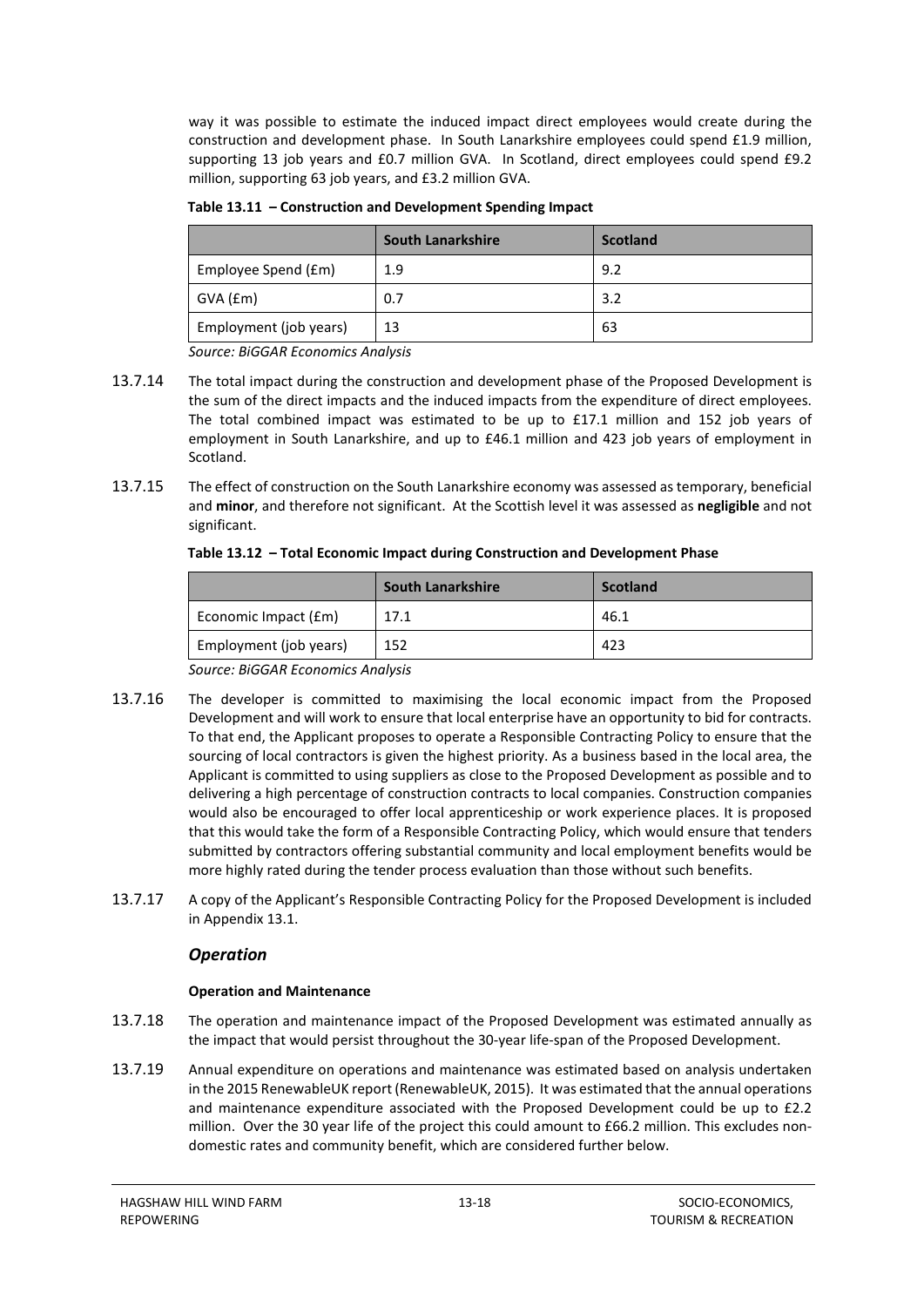- 13.7.20 In order to estimate the economic impact of the operations and maintenance expenditure, in each of the study areas, it was first necessary to estimate the proportion of the contracts that could be secured in each of these areas. These assumptions were based on the contract proportions reported in the RenewableUK report and the analysis of the industries present in each of the study areas.
- 13.7.21 Based on this information, it was assumed that South Lanarkshire could secure 32% of operations and maintenance contracts, and that Scotland could secure 47% of contracts (the remainder of the contracts, which may for example include supplies such as replacement parts, were assumed to be sourced from outside of Scotland). In this way it was estimated that annual operations and maintenance expenditure would generate up to £0.7 million in South Lanarkshire, and up to £1.0 million in Scotland.

|                                  | <b>South Lanarkshire</b> |     | <b>Scotland</b> |     |  |
|----------------------------------|--------------------------|-----|-----------------|-----|--|
|                                  | %                        | £m  | %               | Em  |  |
| <b>Operation and Maintenance</b> | 32%                      | 0.7 | 47%             | 1.0 |  |

#### **Table 13.13 – Operational and Maintenance Expenditure by Study Area**

*Source: BiGGAR Economics Analysis*

- 13.7.22 As with the construction phase, the contract values awarded in each of the study areas represent an increase in turnover in those areas. The economic impact of the increase in turnover on employment was estimated in the same way as the construction expenditure, using the Annual Business Survey (Office for National Statistics, 2018), although as the impact on employment would be long-term it is presented as jobs.
- 13.7.23 In this way it was estimated that turnover generated by the operation and maintenance of the Proposed Development could support up to 5 jobs in South Lanarkshire and 8 jobs in Scotland per year.

#### **Table 13.14 – Employment from Operation and Maintenance (jobs)**

|                           | <b>South Lanarkshire</b> | <b>Scotland</b> |
|---------------------------|--------------------------|-----------------|
| Operation and Maintenance |                          |                 |

*Source: BiGGAR Economics Analysis*

- 13.7.24 As with the construction expenditure, there will also be knock on effects from the direct employment during the operation of the Proposed Development. The people who will be employed will have an impact on the wider economy by spending their salaries. This was estimated using the same method as for the construction and development phase.
- 13.7.25 Adding together direct and induced impacts arising from the operation and maintenance phase, it is estimated that the Proposed Development could create a total economic impact of up to £0.7 million and 6 jobs in South Lanarkshire, and up to £1.1 million and 9 jobs in Scotland per year.
- 13.7.26 The effect of annual operations and maintenance on the economy of South Lanarkshire and the economy of Scotland was considered beneficial, but **negligible** and therefore not significant.

#### **Table 13.15 – Total Annual Economic Impact during Operation and Maintenance Phase**

|                        | <b>South Lanarkshire</b> | <b>Scotland</b> |
|------------------------|--------------------------|-----------------|
| GVA (£m)               | 0.7                      | 1.1             |
| Employment (job years) | b                        |                 |

*Source: BiGGAR Economics Analysis*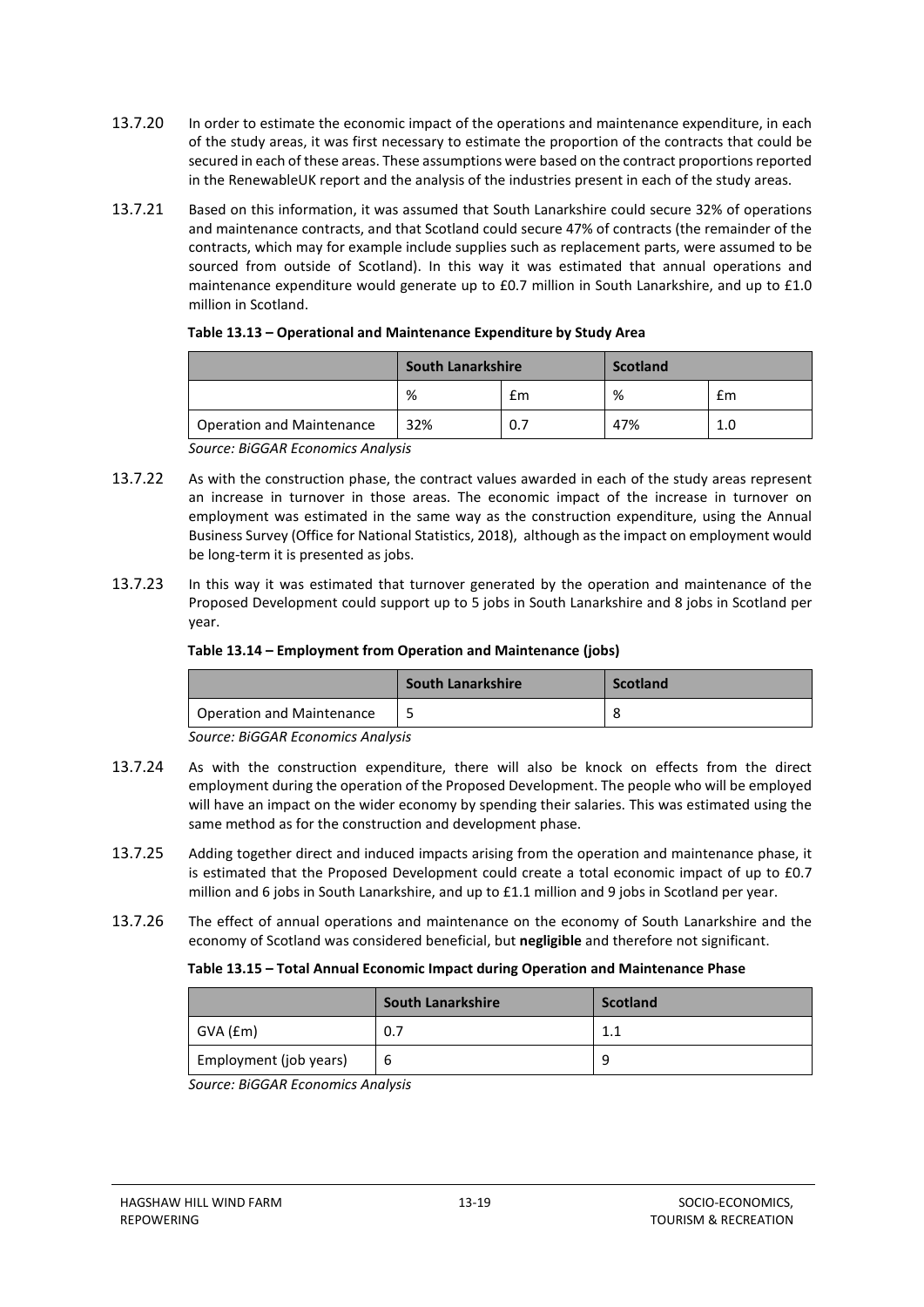#### **Community Benefit**

13.7.27 The Applicant has committed to provide community benefit funding in line with Scottish Government Guidance (Scottish Government, 2017), which is £5,000 per MW of installed capacity per year. As the scheme is expected to have a capacity of around 84 MW, this suggests an annual contribution around £420,000. Over the 30 year lifetime of the Proposed Development this would equate to a total of £12.6 million.

|                                   | Value   |  |  |  |  |
|-----------------------------------|---------|--|--|--|--|
| Funding per MW (£)                | 5,000   |  |  |  |  |
| Installed Capacity (MW)           | 84      |  |  |  |  |
| Annual Contribution (£)           | 420,000 |  |  |  |  |
| Lifetime Contribution (£m)        | 12.6    |  |  |  |  |
| Course: BiCCAB Esanamics Anglusis |         |  |  |  |  |

#### **Table 13.16 – Community Benefit Fund**

*Source: BiGGAR Economics Analysis*

- 13.7.28 As an illustration of the level of employment that could be supported by a Community Benefit Fund, the Scottish Council of Voluntary Organisations gives a total turnover of £4.9 billion in Scotland's voluntary sector, which supports a full-time equivalent staff of 83,350. This means that the turnover per full time staff member in the voluntary sector is £58,788 (Scottish Council of Voluntary Organisation, 2014).
- 13.7.29 By applying this ratio to the annual funding, it was estimated that 7 full-time equivalent jobs could be supported in the voluntary sector by a community fund of this scale.
- 13.7.30 In particular, it is anticipated that the Community Benefit contribution from Proposed Development would fund a full-time Local Development Officer, who would significantly increase the capacity of the local communities and be dedicated to delivering a Community-Led Investment Strategy for each village, based on the aspirations of the community set out in the Community Action Plans. The officer would be based in Coalburn, Douglas or Lanark, and would work closely with a range of local partners including South Lanarkshire Council.
- 13.7.31 The Applicant is currently consulting with the local community in Douglas, Glespin, Coalburn, Rigside and Douglas Water about establishing a new Douglas Valley Development Trust which would receive the community benefit income from the Proposed Development which would yield the financial resources to deliver the Community-Led Investment Strategy.
- 13.7.32 The community benefit revenue from the wind farm would deliver the financial resources to make this possible, so that each community would have a dedicated pot of money ring-fenced by the Trust. This could be used to fund projects 100% or as part of match funding arrangements for larger schemes.
- 13.7.33 The focus of the Trust would be to deliver strategic, large–scale projects/initiatives which create tangible and lasting benefits for Douglas Valley communities. Initial possibilities that have been raised are developing a mountain biking destination and Adventure Tourism offering in the local area and assisting small business start-ups and social enterprises in this sector. This would capitalise on wind farm infrastructure, local heritage assets and the proximity to the M74, stimulating job creation and economic activity in the local area. Delivering strategic improvements in the physical and recreational environment of Douglas, Glespin, Coalburn, Rigside and Douglas Water, and improving transport links to/from the Douglas Valley communities, have also been suggested.
- 13.7.34 Community benefit payments are not considered as part the EIA process and therefore the significance of effect has not been assessed.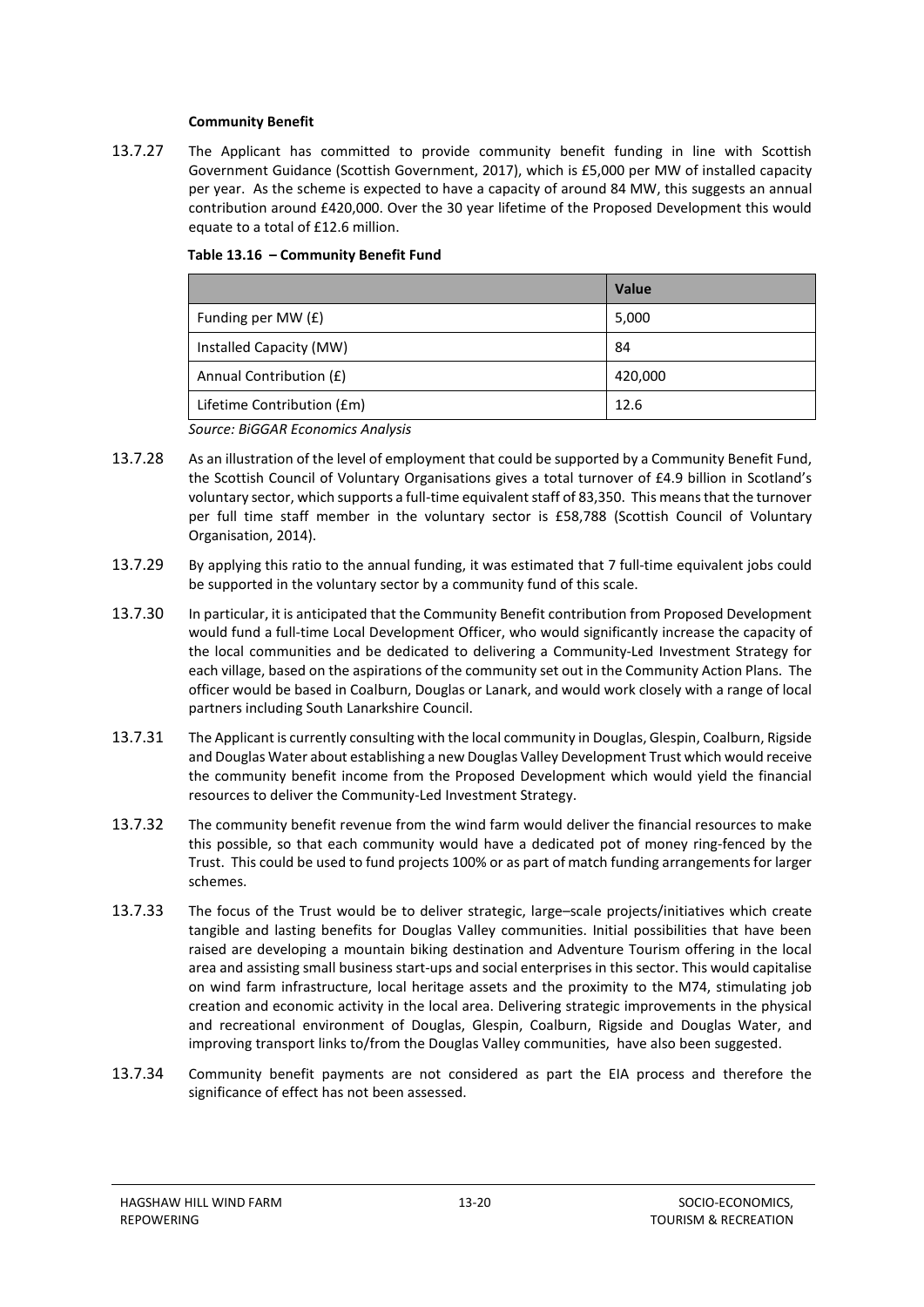#### **Shared Ownership**

- 13.7.35 In addition to the traditional community benefit funding, the local community could also financially benefit from the Proposed Development through the participation in a shared ownership scheme.
- 13.7.36 The Scottish Government Good Practice Principles for Shared Ownership of Onshore Renewable Energy Developments (Scottish Government, 2015) sets out the Scottish Government's view that shared ownership should become the standard in the renewables industry, and how this can be achieved. This commitment to shared ownership was renewed in the 2017 Onshore Wind Policy Statement (Scottish Government, 2017).
- 13.7.37 The Scottish Government is committed to shared ownership because it can strengthen relations between developers and communities, build the capacity of communities and empower their members, and support Scotland's ambitious targets for locally owned renewable energy.
- 13.7.38 There are multiple options through which a community can be involved in a shared ownership scheme of an onshore wind farm in their area. The different options for developers and communities to explore are outlined in the Good Practice Principles for Shared Ownership of Onshore Renewable Energy Developments (Scottish Government, 2015). Option 2 from this document (community group acquiring a revenue share) is associated with the lowest level of risk for the community.
- 13.7.39 All modes will require the community to raise the funds required to meet the shared ownership requirements. The methods for raising finance will vary depending on the particulars of the project and the community but may include either community share offers, commercial lending, crowdfunding or through soft loans such as Scottish Government funding.
- 13.7.40 In the case of the Proposed Development, the Applicant is exploring Option 2 with the local community whereby the Applicant owns the project and the community group(s) buys a revenue stream. In this context the community group(s) is not a shareholder of the project. The community group(s) has a financial stake and a share of the revenue (minus operating costs); however, the community group does not own a physical asset. As noted above, this is the lowest risk shared ownership model for the community.

#### **Economic Impact of Shared Ownership Revenue Sources**

- 13.7.41 The returns to the community from any involvement with a shared ownership scheme will vary depending on the anticipated operational costs and any costs associated with raising the finance needed to fund the community investment.
- 13.7.42 A 5% revenue share in the Proposed Development would be equivalent to the output of 4.2 MW. The returns that a community share of this size would vary depending on the output of the wind farm, the value of the electricity sold in the open market, the operating costs of the wind farm, and the costs to the community from financing the project. Similarly, the value of the revenue is likely to fluctuate between years. A shared ownership scheme of this style could potentially see the community earn an average of up to £129,000 per annum (however the sum received will be less in the earlier years when the project is repaying large finance costs).
- 13.7.43 Any income received from shared ownership would be in addition to the £420,000 community benefit funding paid by the Applicant.
- 13.7.44 The newly established Douglas Valley Development Trust could use these revenue streams to support economic development projects in the local area, with the support of the Local Development Officer and in line with the Community Action Plans discussed in Sectio[n 13.6.](#page-8-0)
- 13.7.45 In addition to directly supporting employment, the income received from an ownership share in the Proposed Development could also be used to leverage in more private funding to support other wider economic development projects. Experience of Community Development Trusts to date have found that the availability of local revenue streams, such as those provided by a shared ownership scheme can result in leverage of five to ten times the resources under the control of the local organisation. Therefore, even at the lower end of the scale, the revenues from the community share could be used to leverage in funding of up to £650,000.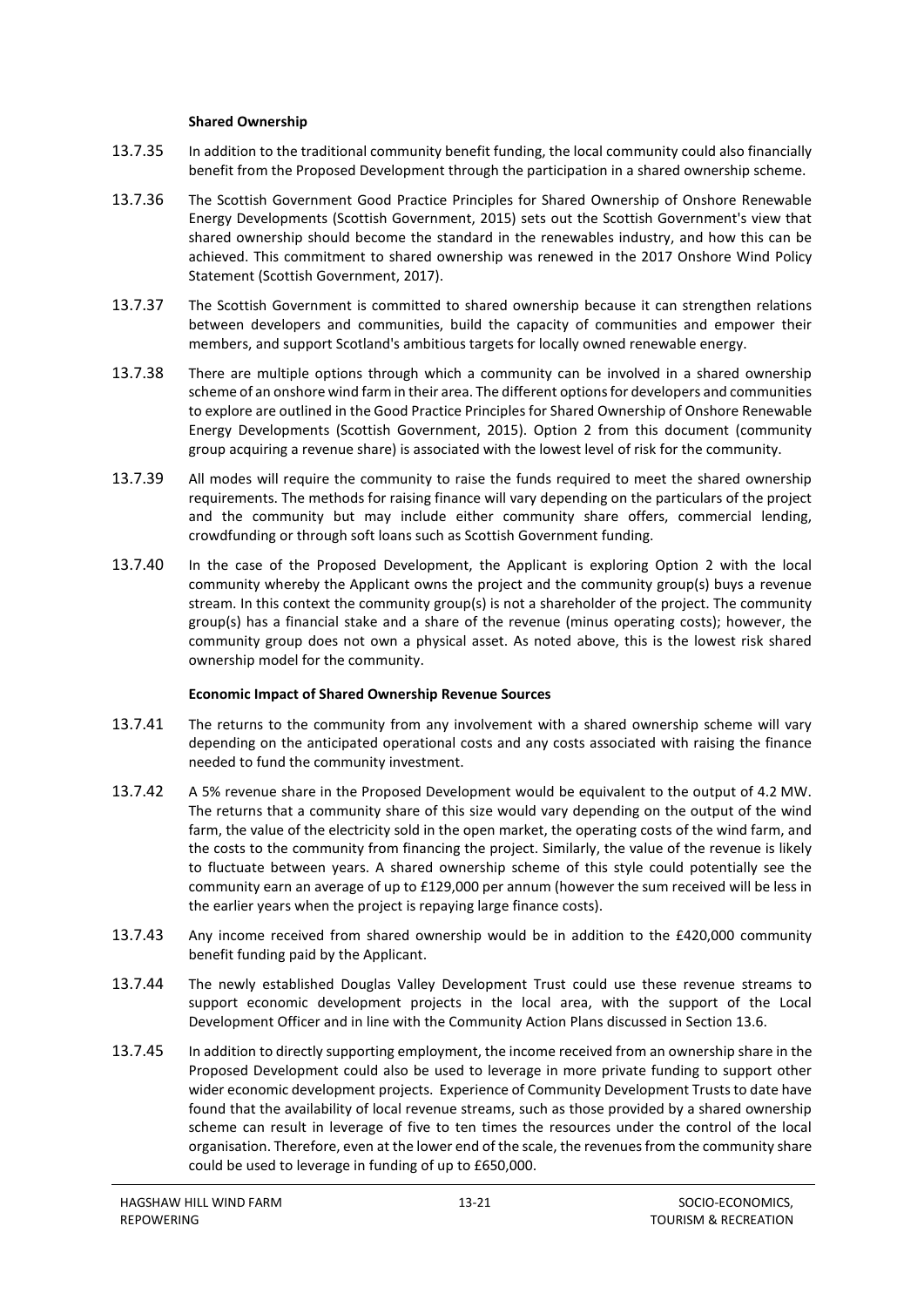- 13.7.46 The economic impact associated with these revenues would be dependent on the projects in which the funds were spent. The Community Action Plans describe investments in a variety of areas including:
	- skills development;
	- community organisations;
	- **EXEC** leisure centre development;
	- **Physical regeneration; and**
	- community activities.
- 13.7.47 The above projects would likely require a mixture of individuals involved in both the construction and the services sectors (in particular, the subsector Creative, Cultural, Sports and Recreation). For the purposes of this assessment it was assumed that that 50% of the total funding (including that which was leveraged) would be spent in the construction sector and 50% would be spent in the creative, cultural, sports or recreation sectors.
- 13.7.48 On this basis, the socio-economic impact of the shared ownership scheme could support up to 9 jobs and GVA of up to £370,000 per year, including the benefits from leveraged funding.
- 13.7.49 Given the possibility of direct job creation, as well as the meeting of the goals of each community, the effect of the shared ownership scheme was assessed as **moderate** and therefore significant (beneficial).

#### **Non-Domestic Rates**

- 13.7.50 The Proposed Development will be liable for non-domestic rates, the payment of which will contribute directly to public sector finances. These non-domestic rates, by providing an additional revenue stream, will support the delivery of government services.
- 13.7.51 An analysis of the rateable values paid by several wind farms in South Lanarkshire indicates that the average rateable value per MW is £20,958.
- 13.7.52 Given that the development will be around 84 MW, it is estimated that the total rateable value will be up to £1.76 million. Given a poundage rate of £0.518 per £1 of rateable value for business with a rateable value over £51,000 (Scottish Parliament Information Centre, 2017). it is estimated that the development could contribute £0.9 million annually to public finances, and over 30 years could contribute £26.0 million. However, the actual contribution will depend on variables such as the actual load factor, and the potential for any relief from non-domestic rates.
- 13.7.53 The contribution to public finances was assessed as **negligible** and therefore not significant.

#### **Evidence on the Relationship between Tourism and Wind Farms**

13.7.54 The extent to which the development of the onshore wind sector effects the tourism sector is a well-researched topic, with several studies published over the last decade.

#### *Glasgow Caledonian Centre (2008), The Economic Impacts of Wind Farms on Scottish Tourism*

- 13.7.55 In 2008, Glasgow Caledonian University's Moffat Centre published a report (Glasgow Caledonian University/Moffat Centre, 2008), which incorporates a literature review, an intercept survey of tourists in the study area, an internet survey, a Geographic Information Systems (GIS) study about the effect on accommodation and economic analysis of the results. The study area for this report included Caithness and Sutherland, Perth Kinross and Stirling, Dumfries and Galloway, and the Scottish Borders.
- 13.7.56 The literature review found that most of the studies concluded no significant negative outcomes of wind farms on tourism in sensitive areas, as they generally don't have wind farms approved.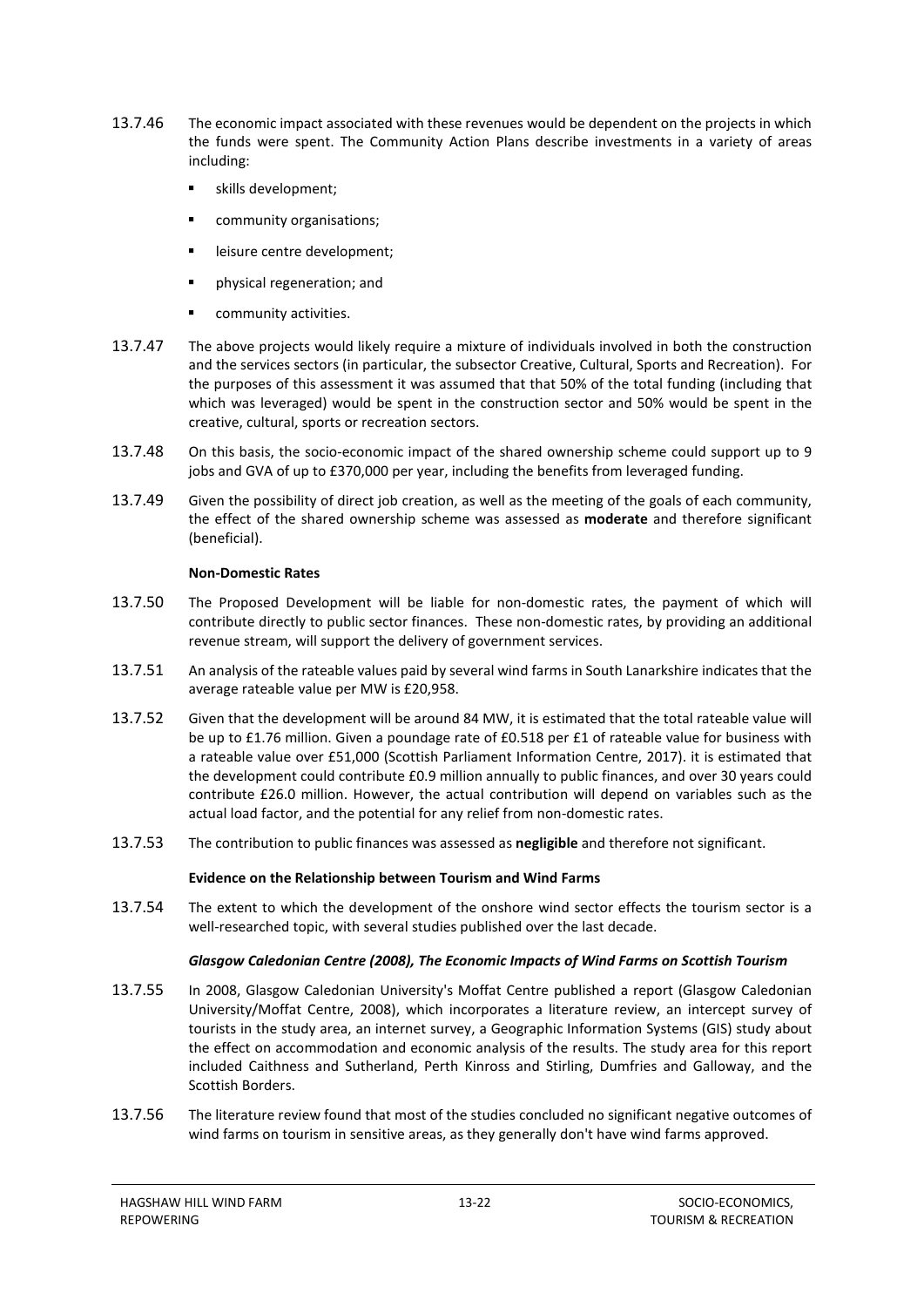- 13.7.57 The intercept survey of tourists carried out in Scotland found 25% viewed wind farms negatively, but the majority had neutral or positive opinions, with negative views being less widely held among hill walkers. Respondents who had already seen a wind farm were also less likely to be hostile to them.
- 13.7.58 Although a significant minority (20-30%) preferred landscapes without wind farms, very few would change their future intention to revisit Scotland based on them.
- 13.7.59 A 2012 report commissioned by the Scottish Government (ClimateXchange, 2012) subsequently found that the findings of the Glasgow Caledonian report were robust, and that there had been no adverse effect on tourism in the areas considered in the original report.

#### *Scottish Parliament Economy, Energy and Tourism Committee (2012), Reports on the Achievability of the Scottish Government's Renewable Energy Targets*

13.7.60 Also in 2012, following an inquiry into the achievability of the Scottish Government's renewable energy targets, the Scottish Parliament's Economy, Energy and Tourism Committee (Scottish Parliament Economy, Energy and Tourism Committee, 2012) concluded that:

> *"Several witnesses made assertions that there would be a negative impact on Scotland's tourism industry from renewable developments. However, these assertions were contradicted by research evidence from VisitScotland and others.*

> *Whilst care always needs to be taken in terms of the planning process and decisions on the siting of individual projects in areas popular with tourists and in our more rural and remote rural areas, no witness has provided the Committee with robust, empirical evidence, as opposed to anecdotal comment and opinion, that tourism is being negatively affected by the development of renewable projects."*

#### *VisitScotland (2012), Wind Farm Consumer Research*

13.7.61 A survey commissioned by VisitScotland in 2011 (VisitScotland, 2012) looked at the attitudes of tourists towards wind farms. It surveyed 2,000 people in the UK and 1,000 people in Scotland, who had visited Scotland recently. The majority (86-91%) were in agreement about the importance of the natural scenery and landscape, for most of the respondents (80-83%) their decision to stay in the UK for a short holiday would not be affected by the presence of a wind farm. In general, the respondents did not feel that wind farms ruined the tourism experience.

#### *Mountaineering Scotland Surveys*

- 13.7.62 A study published in 2014 by Mountaineering Scotland (Mountaineering Scotland, 2014), a membership body that represents Scottish hillwalkers and mountaineers, conducted a survey of its members. It found that wind farms had an adverse effect on Scottish mountaineering, with many responding that they would avoid areas with wind farms and that they were also found to reduce the scale of Scottish tourism.
- 13.7.63 Following criticisms about the impartialness of the original findings Mountaineering Scotland conducted another survey of its members in 2016 (Mountaineering Scotland, 2016). When asked about the impact of wind farms on plans to walk and climb, 75% of respondents answered that wind farms have no effect on their plans, although some expressed that they may decrease their enjoyment. 22% responded that they go as often, but avoid areas with wind farms, while 1% go to the mountains less. However, 2% of respondents said they go to the mountains more often and like to see wind farms.

#### *BiGGAR Economics (2017), Wind Farms and Tourism Trends in Scotland*

13.7.64 A study undertaken by BiGGAR Economic in 2017 (BiGGAR Economics, 2017), analysed the effects of wind farms on the tourism sector in Scotland at a National, Regional and Local level. This was an updated study of work previously published in 2016.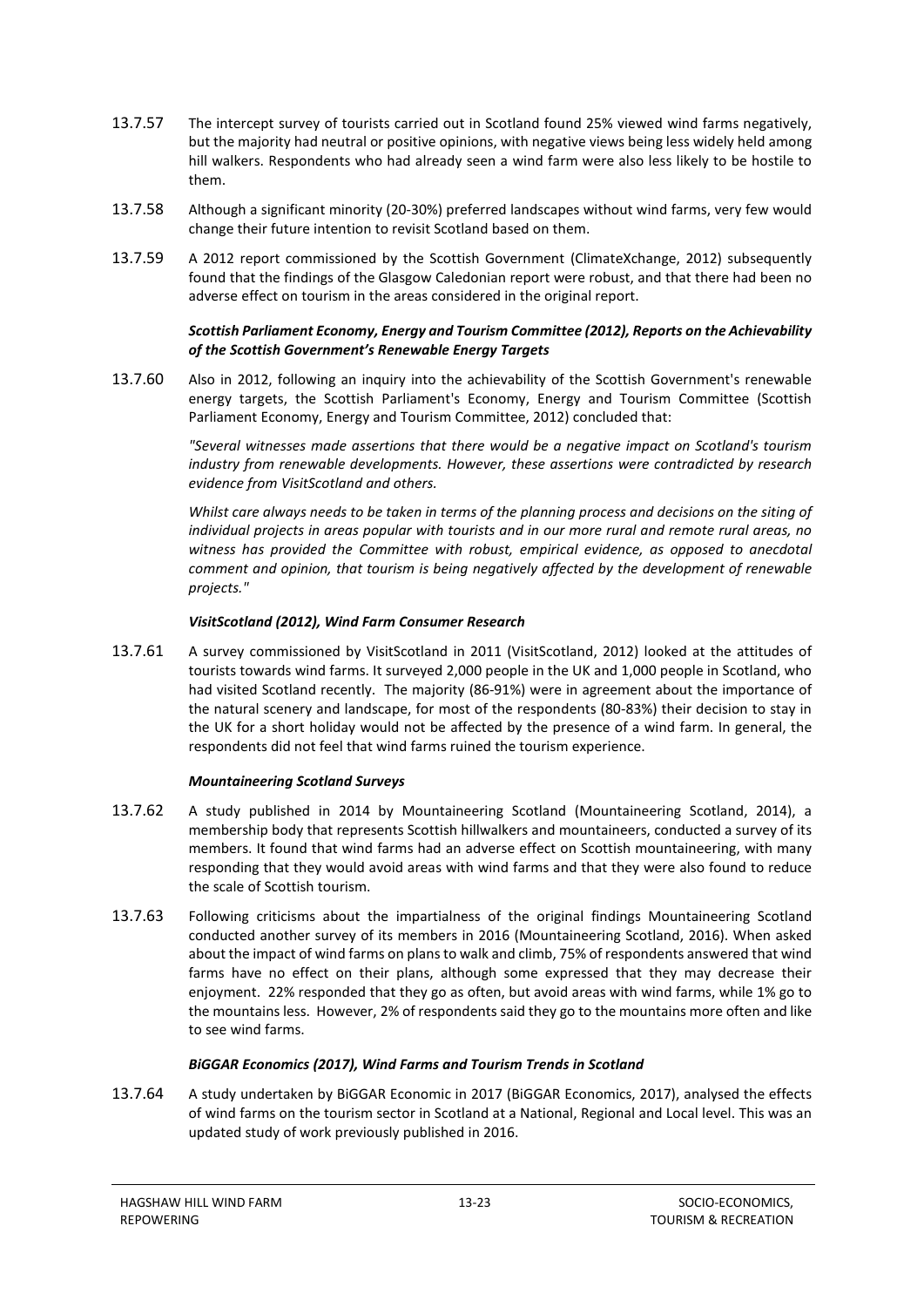- 13.7.65 The report found that while the capacity of wind farms has more than doubled over the study period, employment in sustainable tourism had increased by more than 15%. Furthermore, the analysis found no correlation between tourism employment and the number of turbines at the Local Authority level. The study also considered the impact on employment up to 15 km from developments, and the wind farms considered were those constructed between 2009 and 2015.
- 13.7.66 The study concludes that national statistics suggest there is no relationship between the development of onshore wind farms and tourism employment in Scotland, the Local Authority in which the wind farms are located or the local area surrounding the development.

#### **Tourist Attractions**

- 13.7.67 It should be noted that given that the Proposed Development is a repowering, and not a new development, the presence of a wind farm at this location has already been established, and the Existing Development has been in place for over 20 years. If the Existing Development was to be decommissioned and removed, the Hagshaw Hill Extension and other established wind energy developments in the immediate vicinity would remain in place for many years to come. This suggests that any effect of the Proposed Development on tourism would be limited as a wind farm landscape has already been established at this location.
- 13.7.68 Several of the tourist attractions near the Proposed Development are of a local nature, for example Douglas Water Golf Club, Hollandbush Golf Club and Kypeside Fishery, as well as Lanark Golf Course, Lanark Loch and Clyde Valley Family Park near Lanark. The nature of the attractions and their comparative distance from the site indicate that there would be limited impacts resulting from the Proposed Development. Therefore, the effect on each of these attractions was assessed as **negligible** and therefore not significant.
- 13.7.69 The attractions in New Lanark, including the New Lanark World Heritage Site and Visitor Centre and the Falls of Clyde Visitor Centre and Wildlife Reserve, as well as Craignethan Castle, are considered to be important to the regional or national tourism offering by attracting visitors from outside the area. Visitors to Craignethan Castle for example are likely to be interested in the history of the site and it is reasonable to assume that visitors to New Lanark would primarily be interested in the social and industrial historical significance of the site. As a result, it is considered unlikely that the Proposed Development will affect the visitor experience. This is particularly true given the considerable distance from the Proposed Development and that the turbines would not be visible from the village itself. Therefore, the effect was assessed as **negligible** and not significant for both attractions.
- 13.7.70 Attractions in and near Lanark, such as the Lanark Golf Course, Lanark Loch and Clyde Valley Family Park, which are a substantial distance from the site and likely to be of mainly local use, are considered unlikely to be affected by the Proposed Development. It is unlikely that Craignethan Castle, which is also a substantial distance from the Proposed Development, will be affected as its main attractions are its historical significance and views over the River Nethan. Therefore, the effect was assessed as **negligible**.

#### **Tourism Accommodation**

- 13.7.71 The impact on tourism businesses would depend on the extent to which the additional views, that they may acquire, may influence the behaviour of tourists visiting the businesses. Views of the Proposed Development from accommodation providers are likely to be limited, given the relative distances to sites such as Muirkirk, Kirkmuirhill, New Lanark, Lanark and Kirkfieldbank. There are also a small number of accommodation providers near the M74 or A70, and it is likely that their main attraction is their relative proximity to these transport routes. Therefore, the effect on accommodation providers in these areas is assessed as **negligible**.
- 13.7.72 There is only one tourism accommodation business within 5 km of the Proposed Development. It appears to have been set up relatively recently, suggesting that it is not discouraged by the presence of the Existing Development and other nearby wind farms, and advertises itself in part for its location. This suggests that any effect is likely to be **negligible**.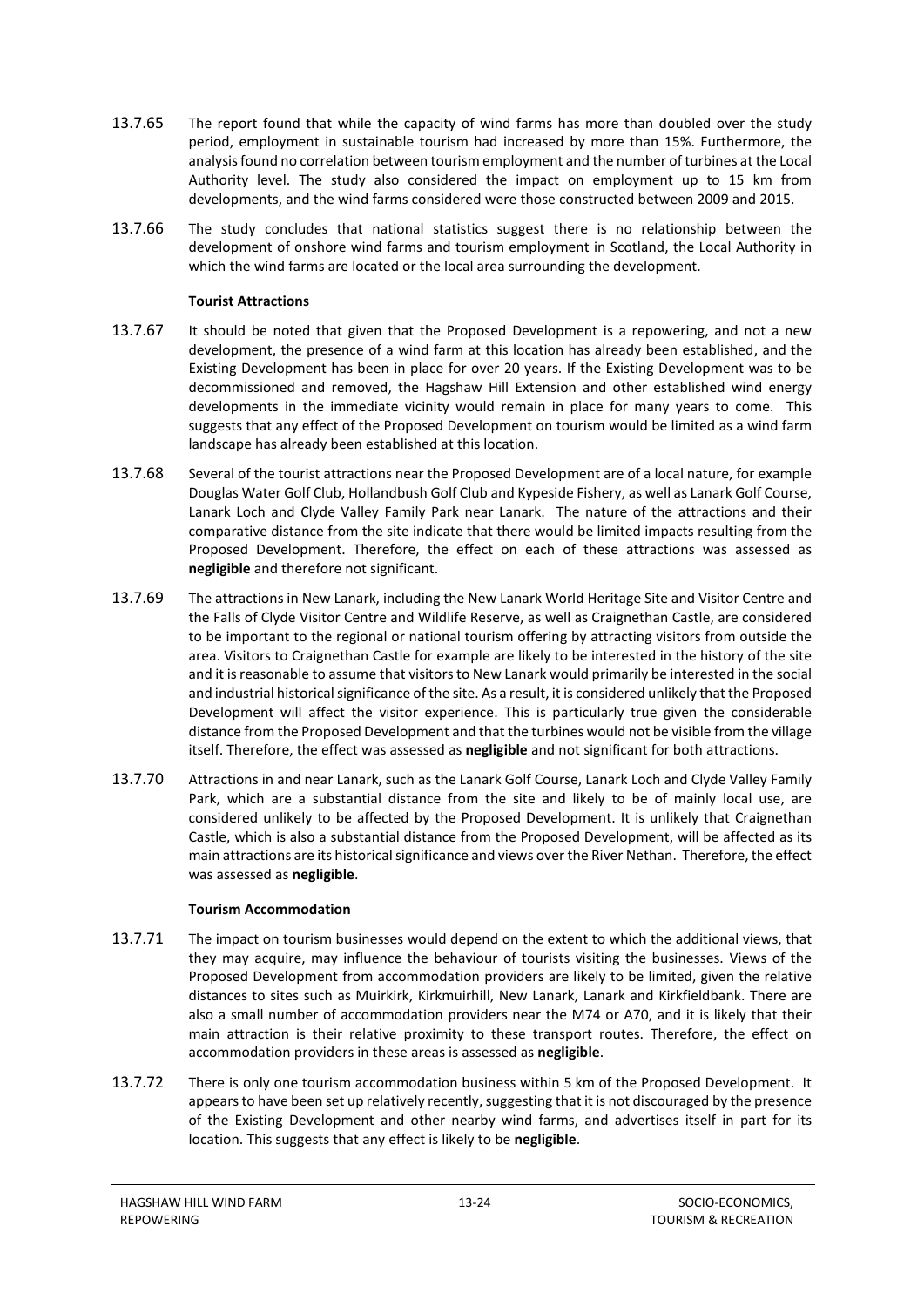13.7.73 It is also possible that the construction of the Proposed Development could have a temporary beneficial effect on local tourism businesses as a result of employees either staying locally and/or purchasing food and other supplies while working on site. The relatively low number of accommodation businesses in the local area suggests that the effect on these business would be **moderate** and beneficial.

#### **Tourist Routes**

- 13.7.74 Potential permanent adverse effects on walking and cycling routes in the local area (both shortdistance and longer distance) would depend on the extent to which the Proposed Development might change the existing character of the routes and tourists' enjoyment of them. The fact that there are already operational wind farms in the study area, and indeed on the Proposed Development site, means that this type of development is already an established part of the local environment. This means that walkers and cyclists visiting the area should already have a reasonably high expectation of seeing a wind farm during their trip.
- 13.7.75 The magnitude of the effect of any additional views of wind turbines that may be acquired as a result of the Proposed Development would therefore be low and this implies that the overall significance of this effect would be **negligible** and therefore not significant.
- 13.7.76 In terms of future Tourist Routes, it is noted that SLC and Scottish Natural Heritage (SNH) are exploring plans to link Glasgow with the River Ayr Way and the Southern Upland Way as part of the Clyde Walkway Extension Project.
- 13.7.77 The development of the Clyde Walkway Extension would therefore join up multiple long distance routes through central and southern Clydesdale. The Douglas/Coalburn area could play an important part in these new routes with the potential for the east – west route from Glenbuck to New Lanark to pass through the Proposed Development site, and there is also potential for a further route south to the Southern Upland Way from the Douglas area via Crawfordjohn.
- 13.7.78 Graphic 13-3 illustrates the location of Douglas and Coalburn relative to the missing links between the Clyde Walkway, the River Ayr Way and the Southern Upland Way.



#### **Graphic 13-3 – Strategic Walking Routes of Scotland**

13.7.79 Existing long distance path networks have been shown to boost tourism, the economy, the health of local people and the environment of communities through which they pass. Facilitation of the Clyde Walkway Extension through the site and the Applicant's adjoining land could provide an interesting part of the new route which could enhance the existing tourism and recreation offering in the local area and bring more passing trade and visitors to Douglas and Coalburn. This would create the opportunity to build on existing marketed walks around Douglas such as the 'Douglas Explorer' walk promoted by Walkhighlands.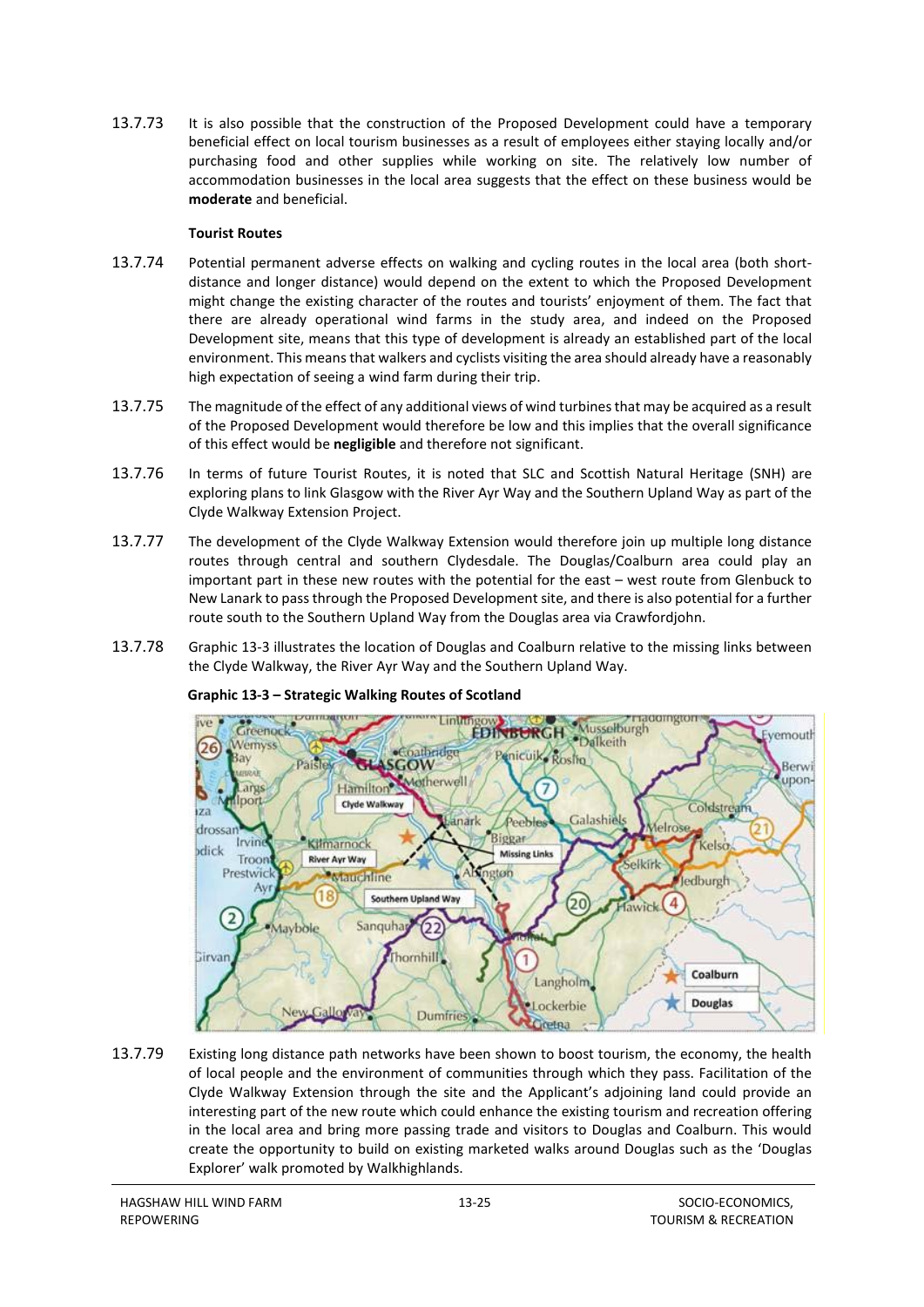13.7.80 The potential effect of the proposed network was assessed as **moderate** and therefore significant.

#### **Proposed Investment in Adventure Tourism**

- 13.7.81 As noted there are limited tourism assets within the vicinity of the Proposed Development. The Applicant has proposed community benefit and shared ownership schemes that could result in significant community investment, and be used to create new assets such as a mountain biking destination or similar adventure tourism opportunities, which have been identified as potential growth areas in Scotland's tourism offering. Similar destinations include Glentress near Peebles. Given the proximity to the M74, and existing walking/cycling trails, this could result in a noticeable increase in visitors to the area, and opportunities for local employment.
- 13.7.82 Although the potential effect of this employment has been considered previously, it is worth noting that the Proposed Development could strengthen and catalyse the area's tourism offering and create new opportunities for employment. Therefore, this has been assessed as a **moderate** beneficial effect to the local community

### <span id="page-27-2"></span>*Decommissioning*

13.7.83 To date there has been limited decommissioning of onshore wind installations in the UK, therefore the effects are not well known and have not been estimated. However, it is likely that the socioeconomic effects will be similar in scope to construction and development.

## <span id="page-27-0"></span>13.8 Mitigation

13.8.1 The assessment has not identified any significant effects associated with the Proposed Development and therefore it is unnecessary to consider mitigation.

## <span id="page-27-1"></span>13.9 Residual Effects

- <span id="page-27-3"></span>13.9.1 The residual effects identified in this assessment include:
	- a temporary, **minor** beneficial effect on the regional economy as a result of construction related expenditure;
	- a temporary, **negligible** beneficial effect on the national economy as a result of construction related expenditure;
	- a temporary, **moderate** beneficial effect on local accommodation providers as a result of contractors paying of accommodation;
	- a permanent, **negligible** beneficial effect on the regional and national economy due to operations and maintenance expenditure;
	- a permanent, **negligible** effect on local tourism assets and accommodation providers from the operation of the Proposed Development;
	- a permanent, **moderate** beneficial effect on local communities arising from increased investment and capacity building as a result of the shared ownership and community benefit proposals; and
	- a permanent, **moderate** beneficial effect on local communities arising from increased investment in local tourism infrastructure;
	- a permanent, **moderate** beneficial effect on local arising from investment in the local path network.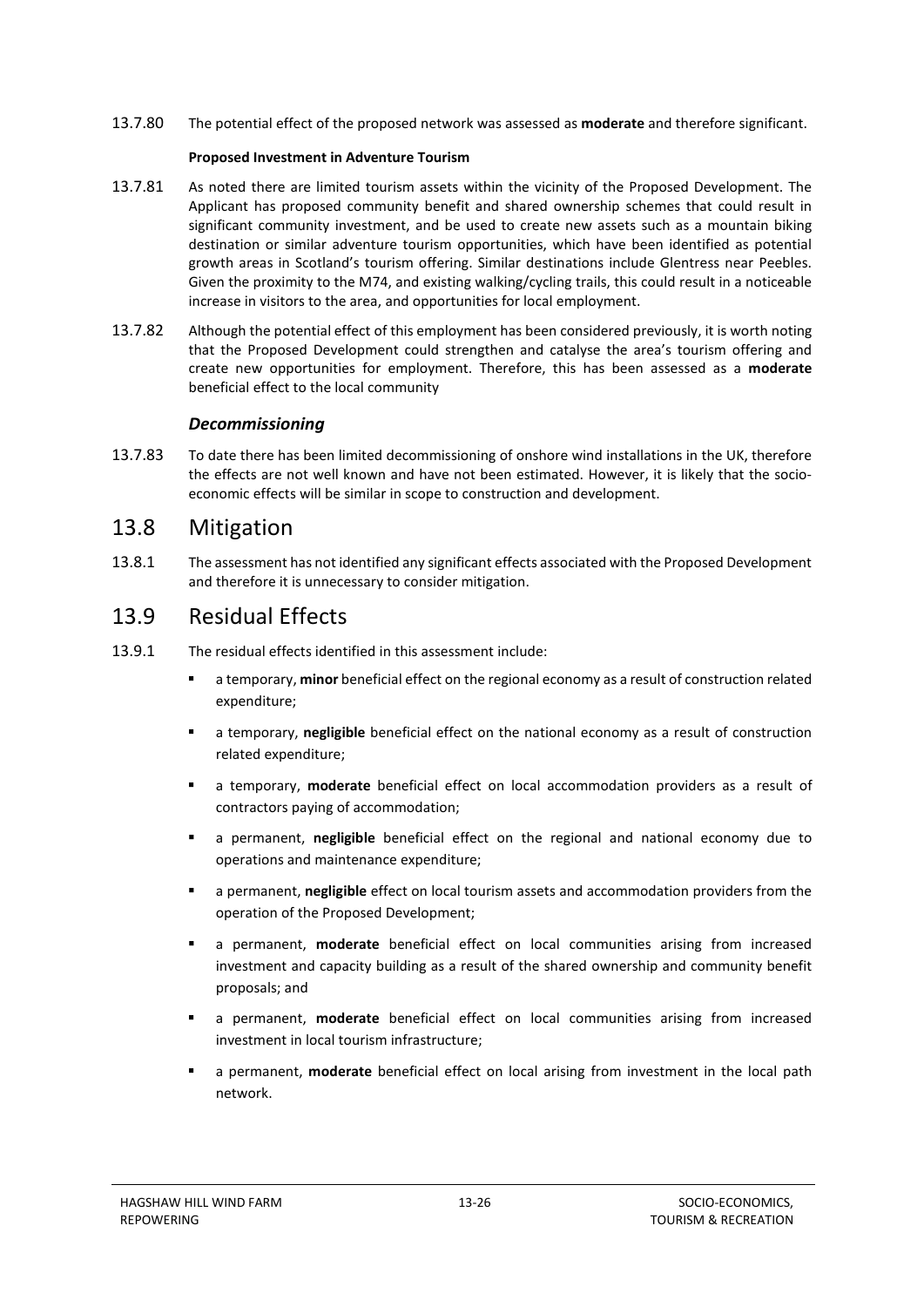## <span id="page-28-0"></span>13.10 Cumulative Assessment

- 13.10.1 There are three main ways in which the Proposed Development could contribute to cumulative socio-economic effects. Two of these could result in beneficial cumulative effects and the other could result in an adverse cumulative effect.
- 13.10.2 Adverse cumulative effects on tourism, recreation and socio-economics could occur if the Proposed Development was expected to have a significant cumulative visual impact on important tourism receptors. The cumulative visual impact of the Proposed Development is assessed in Chapter 6, Landscape and Visual. It is however, important to note that even if such effects were to occur, they would not necessarily be significant. This is because landscape is likely to be a somewhat less of an important driver of tourism in South Lanarkshire than it is for other parts of Scotland.
- 13.10.3 The Proposed Development also has the potential to generate beneficial cumulative impacts if it were to help encourage the development of a significant local renewable energy supply chain. Initial investigations undertaken by the Applicant have identified a number of potential suppliers in the local area so there is some evidence that this effect may already be occurring.
- 13.10.4 The development of a strong local supply chain would help to increase the economic benefits of the Proposed Development and similar projects in the local area, which could help to increase the magnitude of the long-term beneficial economic effects considered in this chapter. The Applicant's Responsible Contracting Policy and stated preference for securing supplies locally wherever possible should help to support this.
- 13.10.5 Additionally, if additional community benefit and shared ownership income was secured from other similar developments in the area this would enable the local community to leverage more funding and investment into the area. Physical infrastructure such as roads could also become part of the network of access paths around Junction 11 off the M74, attracting more people to the area.

## <span id="page-28-1"></span>13.11 Summary

- 13.11.1 The socio-economic baseline indicates that the local area is relatively older than the Scottish average, and it is likely that the average age of the inhabitants will increase in the future, which may reflect a lack of opportunities for young people. Employment is concentrated in a few key sectors, such as healthcare, accommodation and food services, and transport, although there is a relative under-representation in high value sectors such as information and communication, and manufacturing. The local area is in an ongoing transition away from sectors such as coal mining and textiles, which dominated employment in the 20<sup>th</sup> century.
- 13.11.2 The Proposed Development will result in a substantial investment in South Lanarkshire and Scotland, and is therefore expected to generate economic impacts:
	- during the development and construction phase the Proposed Development would generate up to:
		- £17.1 million and 152 job years of employment in South Lanarkshire; and
		- £46.1 million and 423 job years in Scotland (including South Lanarkshire).
	- during each year of the operational phase the Proposed Development would generate up to:
		- £0.7 million and 6 jobs in South Lanarkshire; and
		- £1.1 million and 9 jobs in Scotland (including South Lanarkshire).
- 13.11.3 The Applicant has also committed to contributing £5,000 per MW per year in Community Benefit payments, in line with the Scottish Government guidance, which would be around £420,000 per year.
- 13.11.4 The Developer has also indicated that there will be a Shared Ownership offer made to the local community, up to a 5% revenue share in the Proposed Development.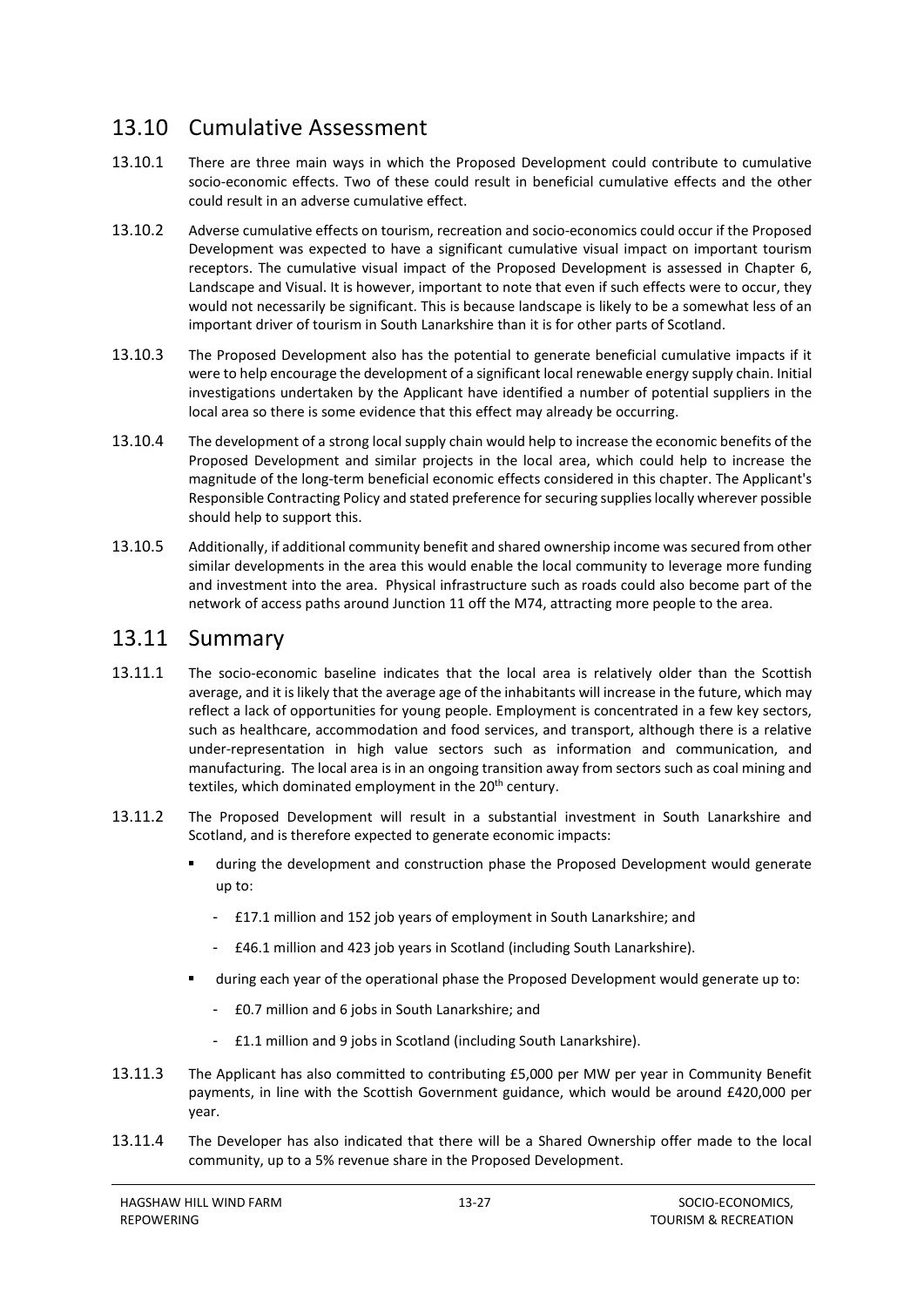- 13.11.5 The community benefit / shared ownership revenues would enable the local communities surrounding the Proposed Development, such as Douglas, Glespin, Coalburn, Rigside and Douglas Water, to invest in the local area, and meet the objectives set out in their community action plans. This could involve developing the area's adventure sports offering, resulting in increased visitor numbers and tourism.
- 13.11.6 The socio-economic impact of the shared ownership scheme could support up to 9 jobs and GVA of up to £370,000 per year, including the benefits from leveraged funding.
- 13.11.7 There will also be income to the public sector associated with the Proposed Development due to the payment of Non-Domestic Rates. Given the rates paid by similar development it was estimated that the annual contribution of the Proposed Development would be £0.9 million.
- 13.11.8 The area immediately surrounding the Proposed Development has limited tourism activity at present, and most of the nearby attractions, such as New Lanark, are a substantial distance from the site. Furthermore, there are limited driving or cycling tourist routes nearby, although there are a number of local walking routes, including a section of the River Ayr Walkway.
- 13.11.9 It was assessed that there would be limited effects on tourism assets in the local area, such as tourism accommodation and tourism routes.
- 13.11.10 As this assessment did not identify any potentially significant adverse effects it was not necessary to consider mitigation.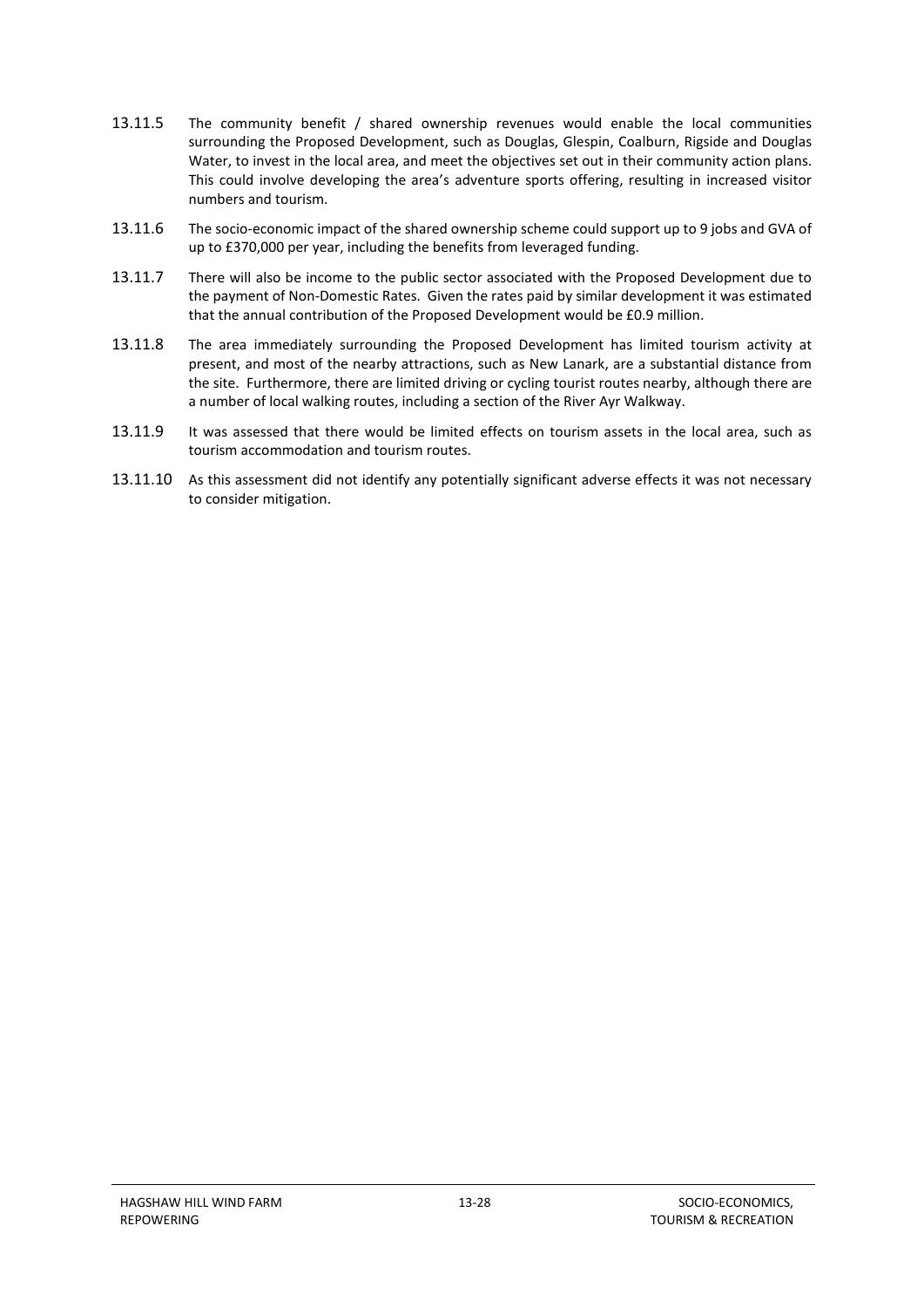#### **Table 13.17 – Summary Table**

| <b>Description of Effect</b>                                                     | <b>Significance of Potential Effect</b> |                                      | <b>Mitigation Measure</b> | <b>Significance of Residual Effect</b> |                               | <b>Comparison with the Existing</b>                              |
|----------------------------------------------------------------------------------|-----------------------------------------|--------------------------------------|---------------------------|----------------------------------------|-------------------------------|------------------------------------------------------------------|
|                                                                                  | <b>Significance</b>                     | <b>Beneficial/</b><br><b>Adverse</b> |                           | <b>Significance</b>                    | Beneficial/<br><b>Adverse</b> | <b>Development</b>                                               |
| During Construction / Decommissioning                                            |                                         |                                      |                           |                                        |                               |                                                                  |
| Economic impact of<br>£17.1 million and 152<br>job years in South<br>Lanarkshire | Minor                                   | Beneficial                           | n/a                       | Minor                                  | Beneficial                    | Additional investment in South<br>Lanarkshire economy            |
| Economic impact of<br>£46.1 million and 423<br>job years in Scotland             | Negligible                              | Beneficial                           | n/a                       | Negligible                             | Beneficial                    | Additional investment in Scottish<br>economy                     |
| Expenditure of<br>construction workers in<br>local economy                       | Moderate                                | Beneficial                           | n/a                       | Moderate                               | Beneficial                    | Additional short-term expenditure<br>in the local area           |
| <b>During Operation</b>                                                          |                                         |                                      |                           |                                        |                               |                                                                  |
| Annual economic impact<br>of £0.7 million and 6 jobs<br>in South Lanarkshire     | Negligible                              | Beneficial                           | n/a                       | Negligible                             | Beneficial                    | Additional investment in South<br>Lanarkshire economy            |
| Annual economic impact<br>of £1.1 million and 9 jobs<br>in Scotland              | Negligible                              | Beneficial                           | n/a                       | Negligible                             | Beneficial                    | Additional investment in Scottish<br>economy                     |
| Revenue from shared<br>ownership                                                 | Moderate                                | Beneficial                           | n/a                       | Moderate                               | Beneficial                    | Additional investment and capacity<br>building in the local area |
| Payment of an estimated<br>£0.9 million in Non-<br><b>Domestic Rates</b>         | Negligible                              | Beneficial                           | n/a                       | Negligible                             | Beneficial                    | Additional public sector revenue                                 |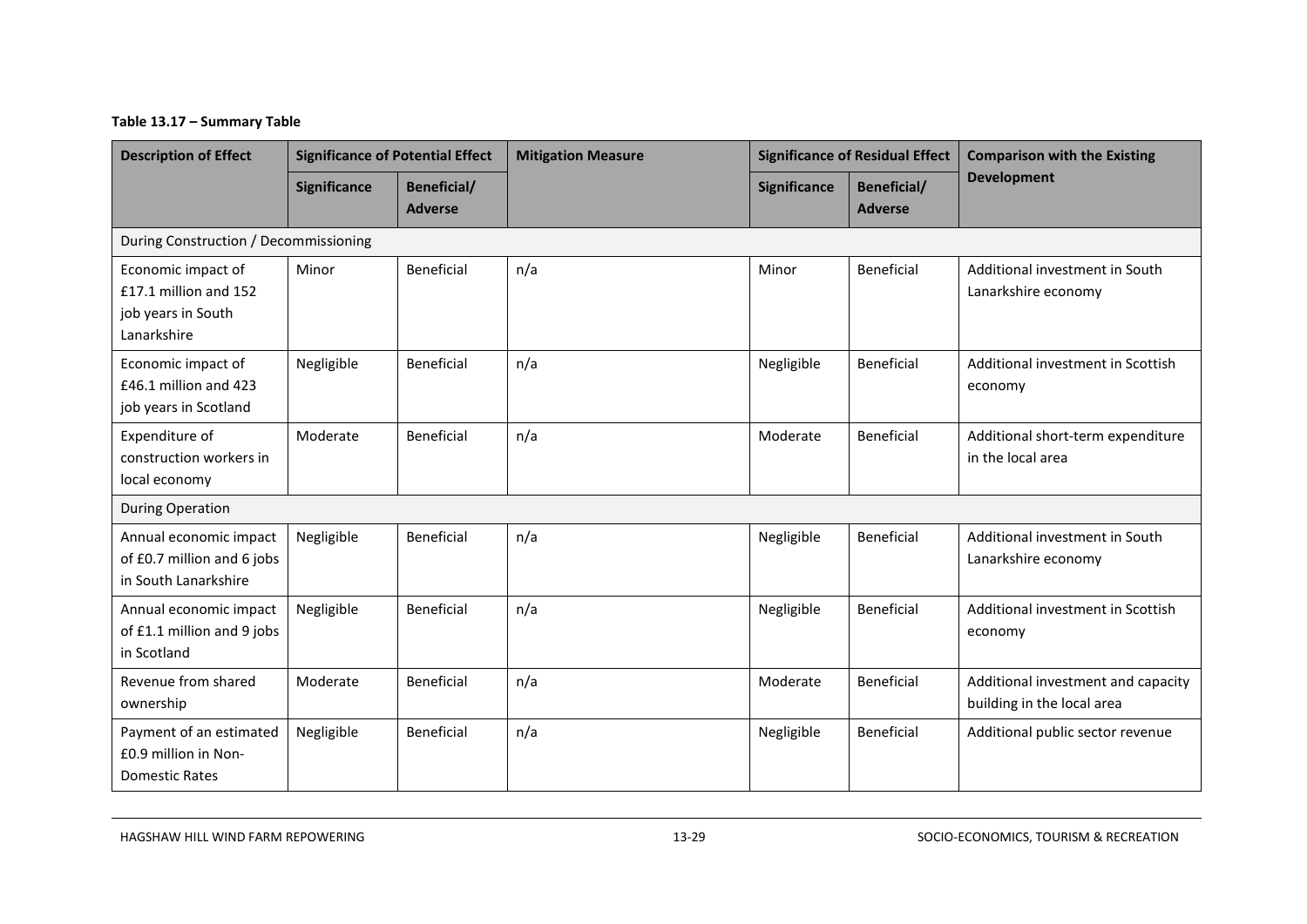| <b>Description of Effect</b>                                  | <b>Significance of Potential Effect</b> |                               | <b>Mitigation Measure</b> | <b>Significance of Residual Effect</b> |                               | <b>Comparison with the Existing</b>                           |  |
|---------------------------------------------------------------|-----------------------------------------|-------------------------------|---------------------------|----------------------------------------|-------------------------------|---------------------------------------------------------------|--|
|                                                               | <b>Significance</b>                     | Beneficial/<br><b>Adverse</b> |                           | <b>Significance</b>                    | Beneficial/<br><b>Adverse</b> | <b>Development</b>                                            |  |
| Effect on tourism assets                                      | Negligible                              | Adverse                       | n/a                       | Negligible                             | Adverse                       | No difference                                                 |  |
| Effect on<br>accommodation<br>providers                       | Negligible                              | Adverse                       | n/a                       | Negligible                             | Adverse                       | No difference                                                 |  |
| Effect on tourism routes                                      | Negligible                              | Adverse                       | n/a                       | Negligible                             | Adverse                       | No difference                                                 |  |
| Effect of proposed<br>investment in tourism<br>infrastructure | Moderate                                | Beneficial                    | n/a                       | Moderate                               | Beneficial                    | Additional investment in the area's<br>tourism infrastructure |  |
| Effect on proposed<br>investment in path<br>network           | Moderate                                | Beneficial                    | n/a                       | Moderate                               | Beneficial                    | Improved public access and<br>recreational offering           |  |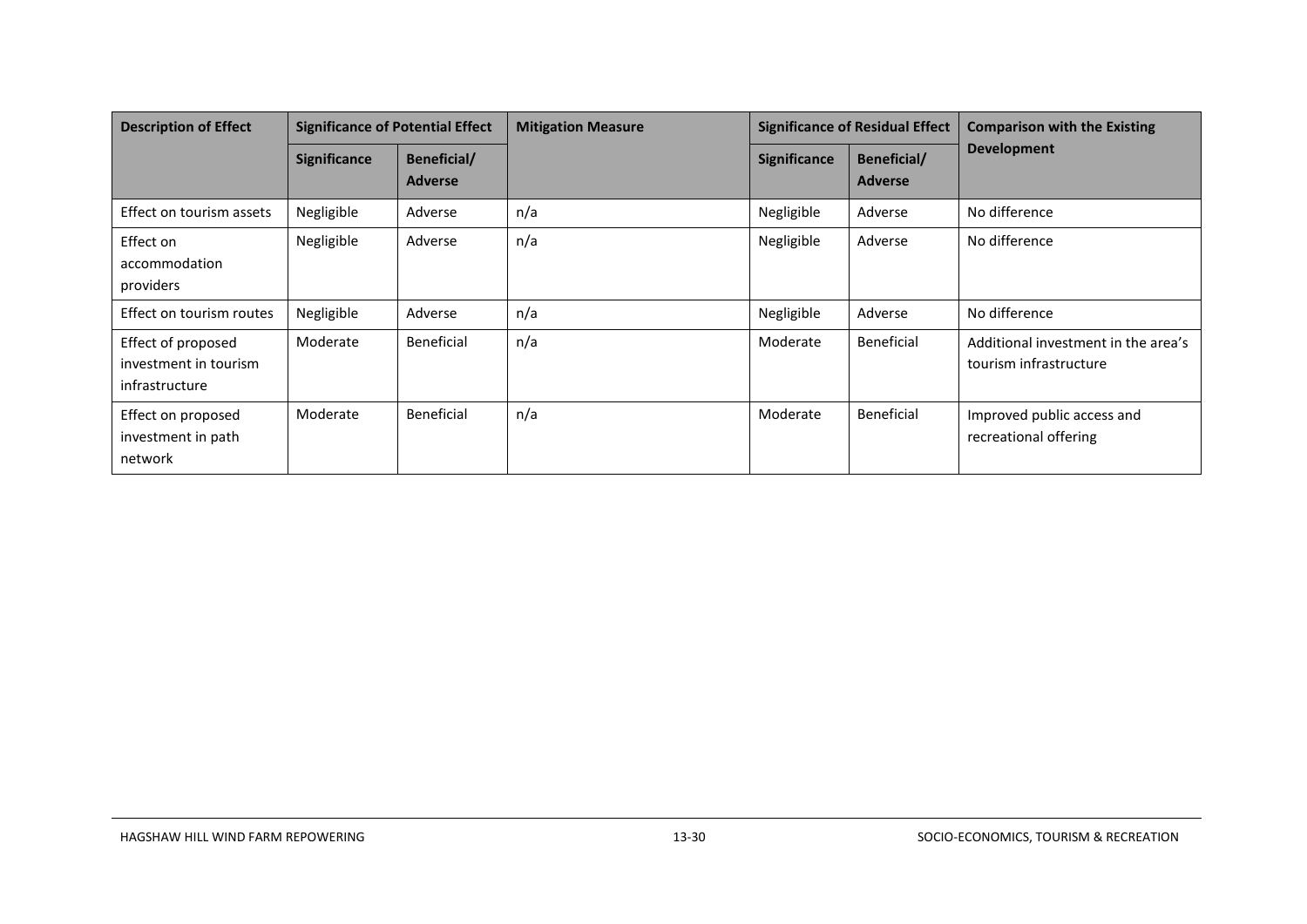## <span id="page-32-0"></span>13.12 References

#### *Literature*

BiGGAR Economics. (2017). Wind Farms and Tourism Trends in Scotland.

ClimateXchange. (2012). The Impact of Wind Farms on Scottish Tourism.

Coalfields Community Futures. (2017). Rigside and Douglas Water Community Action Plan 2018- 2023.

Department of Energy and Climate Change, RenewableUK. (2012). Onshore Wind: Direct and Wider Economic Impacts.

Glasgow Caledonian University/Moffat Centre. (2008). The Economic Impacts of Wind Farms on Scottish Tourism.

Mountaineering Scotland. (2014). Wind Farms and Changing Mountaineering Behaviour in Scotland.

Mountaineering Scotland. (2016). Wind Farms and Mountaineering Behaviour in Scotland.

Office for National Statistics. (2018). Annual Business Survey Provisional Results 2016.

RenewableUK. (2015). Onshore Wind: Economic Impacts in 2014.

Scottish Assessors Association. (2016). Valuation of On-shore Turbines/Wind Farms.

Scottish Council of Voluntary Organisation. (2014). SCVO State of the Sector.

Scottish Government. (2015). Good Practice Principles for Shared Ownership of Onshore Renewable Energy Developments.

Scottish Government. (2015). Scotland's Economic Strategy.

Scottish Government. (2017). Draft Onshore Wind Policy Statement.

Scottish Government. (2017). Input-Output Tables 2014.

Scottish Government. (2017). Scottish Energy Strategy: The Future of Energy in Scotland.

Scottish Government. (2017). Scottish Government Good Practice Principles for Community Benefits from Onshore Renewable Energy Developments.

Scottish Government. (2018). Energy Statistics for Scotland, March 2018 Release.

Scottish Natural Heritage. (2010). Developing he network of longer distance routes.

Scottish Parliament Economy, Energy and Tourism Committee. (2012). Report on the Achievability of Scottish Government's renewable energy targets.

Scottish Parliament Information Centre. (2017). Non-domestic Rates and the 2017 Revaluation.

Tourism Lanarkshire. (2016). Lanarkshire Area Tourism Strategy 2016-2020.

Urban Animation. (2016). Coalburn, Douglas and Glespin: Community Actions Plans. Coalburn Miners Welfare Charitable Society; St Bride's Centre.

VisitScotland. (2012). Wind Farm Consumer Research.

VisitScotland. (2017). Tourism in Scotland's Regions 2016.